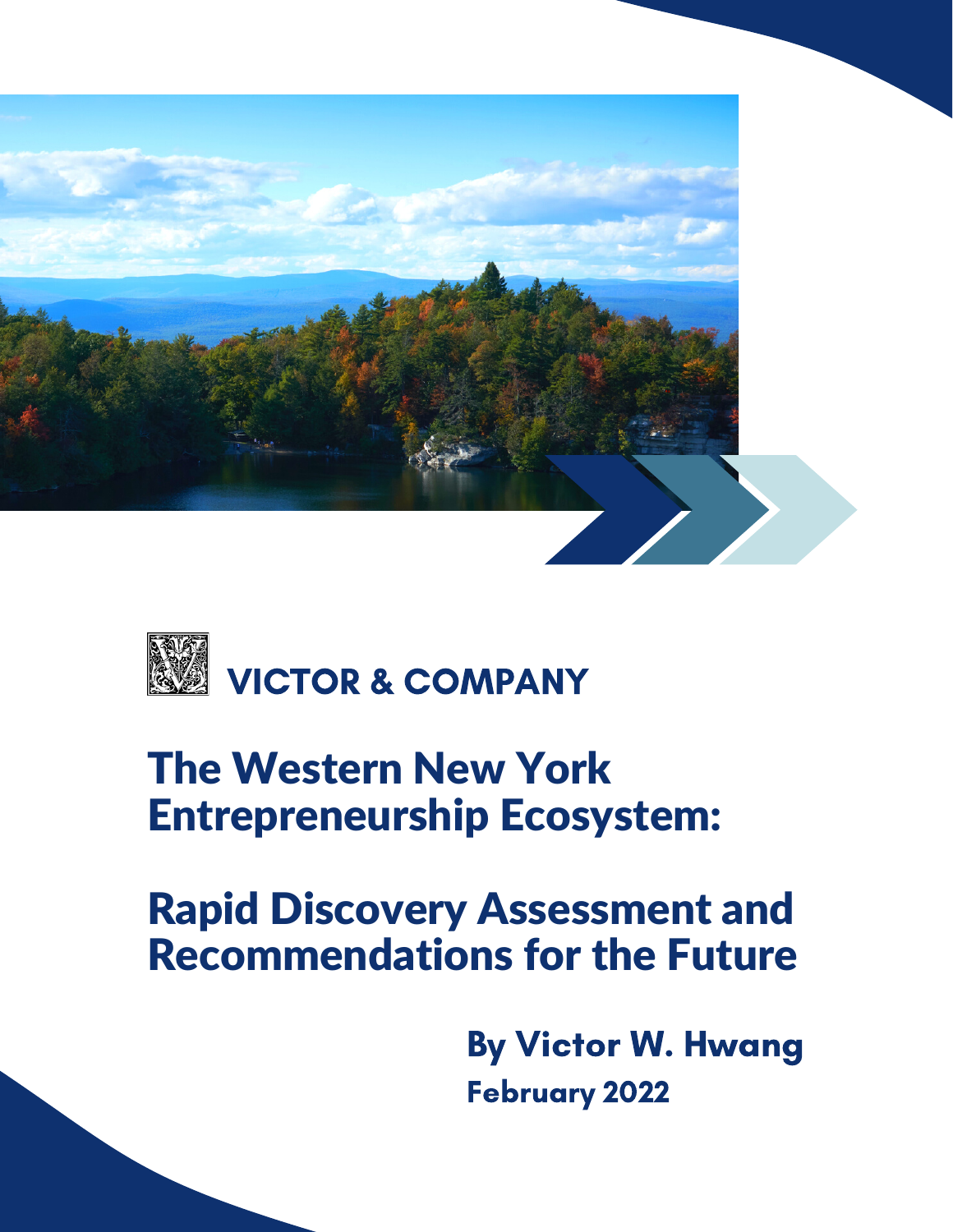

### **EXECUTIVE SUMMARY**

The Western New York region has seen meaningful entrepreneurial success in recent years. Work over the last decade to foster a more robust entrepreneurial ecosystem is yielding new startups that are bringing jobs and wealth to the community—and increasing confidence in the ecosystem's ability to produce thriving companies. The region needs more successful startups, however, to reach critical mass and drive entrepreneurial activity in the region sustainably into the future.

In an effort to learn more about the ecosystem's current state and to inform future strategy, the Ralph C. Wilson, Jr. Foundation engaged Victor & Company to conduct a three-month rapid discovery process. As part of this process, I (along with my colleague Alyse Freilich) conducted 20 interviews with regional stakeholders and reviewed existing reports and articles about the entrepreneurial ecosystem. This report presents my observations regarding the challenges facing the ecosystem and my recommendations for the next phase of work, as stakeholders seek to foster small business growth, place-based community, and economic development.

Key regional strengths include:

- The region has a tradition of innovative companies and leading research universities that attract and develop talent in valuable sectors.
- There is significant legacy wealth in Buffalo and the broader ecosystem that can potentially be tapped as risk capital.
- Key leaders in the region's core entrepreneurial support organizations are highly capable and collaborative, and stakeholders have a strong cultural desire to work together for the benefit of the region.
- Investors are increasingly willing to invest throughout the region when opportunities arise.
- Recent high-growth "unicorn" companies—including a successful IPO—provide validation that great businesses can launch and grow in the region.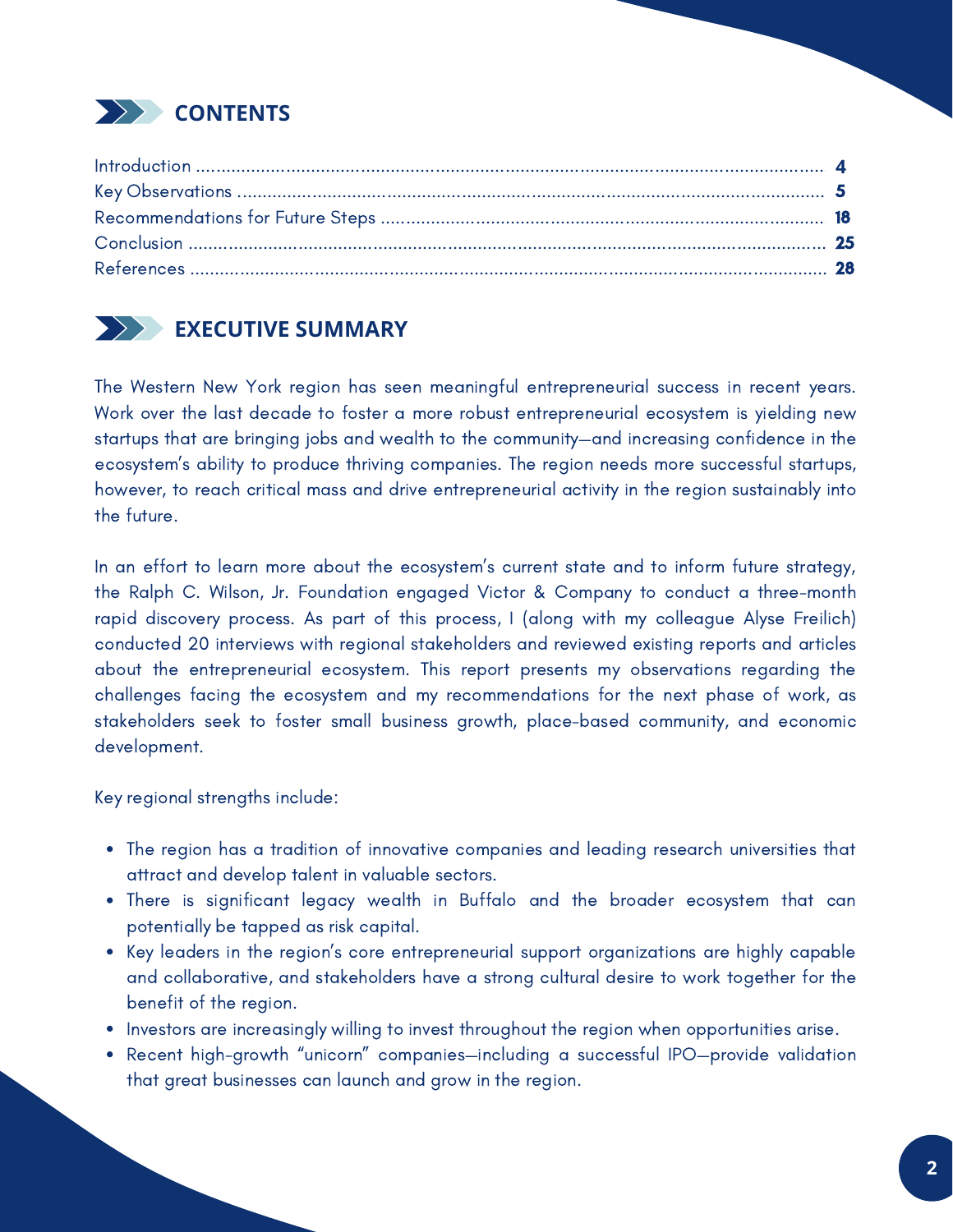Key challenges include:

- The ecosystem's culture has been historically risk-averse and even anti-entrepreneurial.
- The ecosystem is highly disconnected outside of its core startup community, with silos between industries, institutions, and geographies. Large corporations are absent.
- The ecosystem is too quiet.
- There are gaps in training for entrepreneurs at multiple stages. The worlds of high-growth tech businesses are disconnected from those of "Main Street" businesses.
- There is a critical need for greater inclusion and diversity.
- The region does not have enough experienced entrepreneurial talent.
- There are gaps in early stages of capital.
- There is an overdependence on a handful of programmatic funding sources, as well as structural disincentives to regional collaboration between willing partners.
- The ecosystem has low levels of information sharing.

In order to address these challenges and enhance entrepreneurial success in the region, we recommend the following strategies for the Foundation and partners:

- Provide vision and leadership.
- Support the establishment of a single, agenda-setting intermediary organization for the ecosystem, inspired by the success of the New Economy Initiative in Detroit. This intermediary organization should not operate direct assistance programs to entrepreneurs.
- Draw in other funders.
- Offer more small, innovative catalytic grants.
- Expand financial support for entrepreneurial activities that connect and leverage the strengths of the broader WNY region across geographical silos, in order to catalyze the full ecosystem.
- Leverage media more effectively.
- Expand capital access.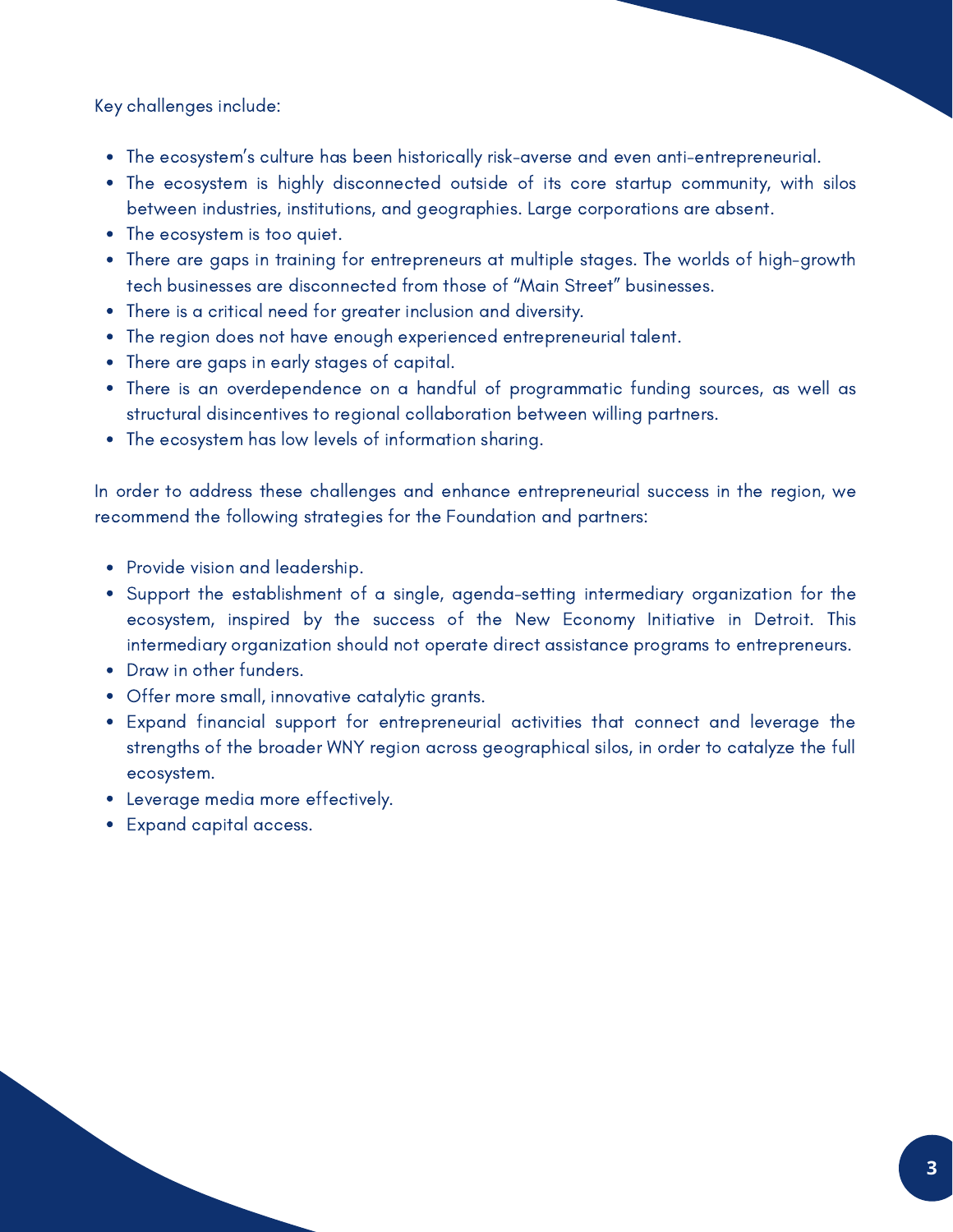

Western New York (WNY) has a rich history of entrepreneurship in advanced manufacturing and other sectors, starting from the late 1800s and continuing through the first half of the 20th century. Entrepreneurs built preeminent companies—including household names like Kodak and Xerox—that changed the world. However, entrepreneurial activity in the area has not achieved its full potential over the last several decades, and the region has sought, in recent years, to reignite that entrepreneurial spark and rebuild the ecosystem.

There are now various incubators, accelerators, mentorship and student programs, academic courses related to entrepreneurship, business plan competitions, and seed capital sources. As a result of this ecosystem development, the region has witnessed some significant successes in the last few years, including the initial public offerings (IPOs) of ACV Auctions and Digital Ocean, and the growth of Squire, a company with operations in Buffalo that raised nearly \$100 million in venture capital in 2020. As John Gavigan wrote in a recent op-ed in The Buffalo News, WNY has "become a Top 40 global destination for startups…We're already ranked in the Top 100 emerging ecosystems globally, according to Startup Genome and Crunchbase." 1

The Ralph C. Wilson, Jr. Foundation (RCWJRF) has been an active participant in this regional effort, seeking to grow the WNY entrepreneurial ecosystem and to drive small business growth, place-based community, and economic development. In 2021, RCWJRF requested that Victor & Company conduct a three-month rapid discovery process to take a "snapshot" of the current ecosystem and inform its future strategy. We agreed that this discovery process would comprise:

- Outreach to and completion of 1:1 interviews with up to 20 regional stakeholders;
- A review and assessment of existing reports, including those that offer strategies for and evaluations of the WNY ecosystem;
- The creation of a report synthesizing and analyzing information and data collected; and
- Provision of recommendations for the next phase of work.

In this report, I am pleased to share my observations regarding the strengths and weaknesses of the ecosystem, as well as my recommendations to foster the continued growth of entrepreneurial activity in the region. These conclusions are based on my rapid discovery work over the last few months in WNY, including interviews with 20 people who have been gracious and helpful with their time. The interviews covered a range of backgrounds and perspectives

<sup>&</sup>lt;sup>1</sup> John T. Gavigan, "Viewpoints: ACV Proves Buffalo Has the Talent, Resources to Flourish," The Buffalo News, March 27, 2021.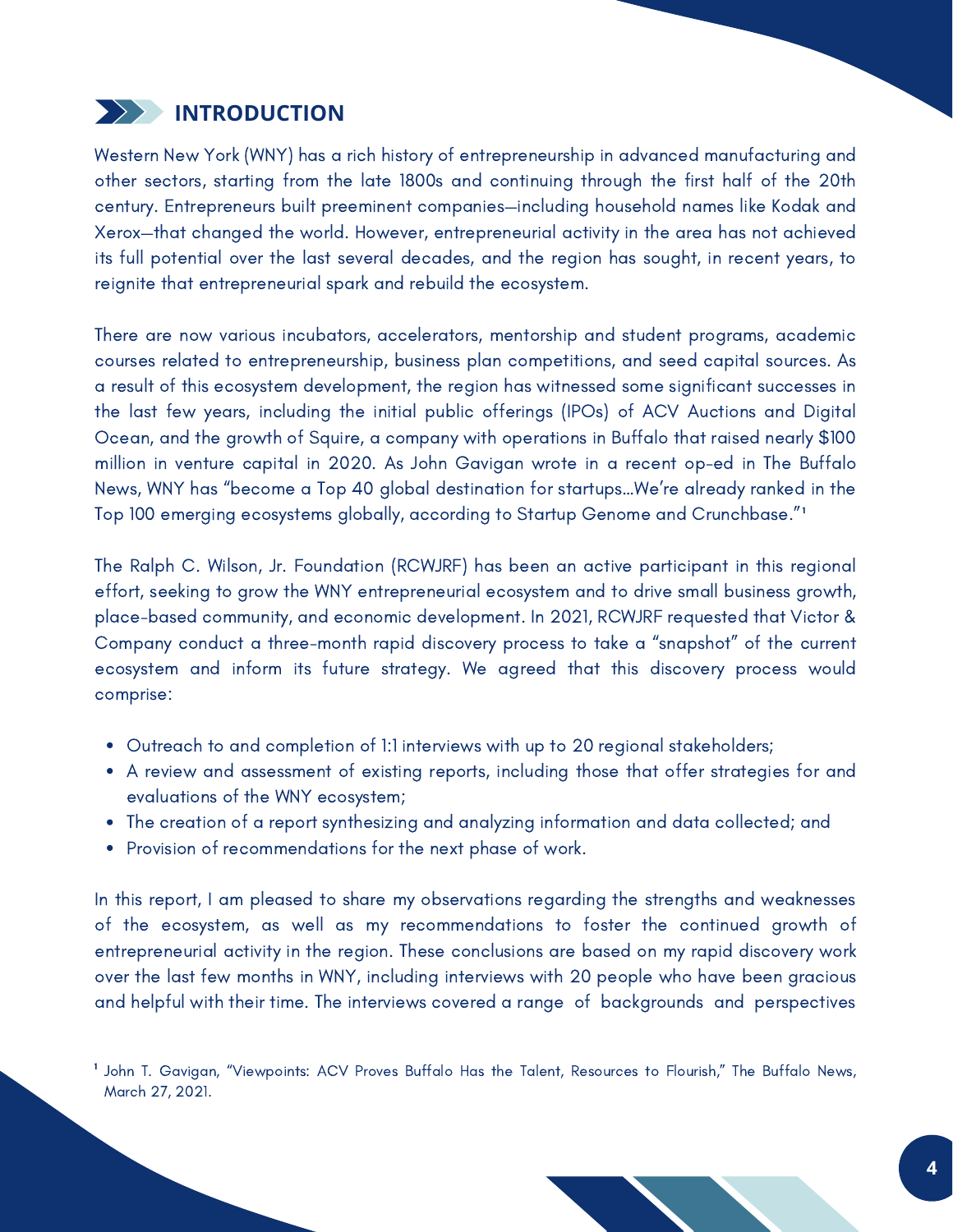across nonprofit ESOs, government, entrepreneurs, corporations, capital, and universities. A complete list of interviewees is presented below:

- Nasir Ali, Managing Partner, StartFast Ventures, Co-Founder and CEO of Upstate Venture **Connect**
- **Quincy Allen**, Board member at Launch NY, ABM Industries, Office Depot, and Lumen Technologies, formerly at IBM and Xerox
- **Martin Babinec, Founder/Chairman, Upstate Venture Connect**
- George Chamoun, CEO, ACV Auctions
- John Gavigan, Managing Director, Endeavor
- Bill Grieshober, Chief Legal Officer, Rich Entertainment Group, and Vice President and Deputy General Counsel, Rich Products Corporation
- **Colleen Heidinger**, President, 43North
- Rene Jones, CEO, M&T Bank
- Marnie Lavigne, President and CEO, Launch NY
- **Theresa Mazzullo, CEO, Excell Partners**
- **Ebony Miller**, Director, Center for Urban Entrepreneurship (CUE), Rochester Institute of **Technology**
- **Elisa Miller-Out, Managing Partner, Chloe Capital**
- **Dan Miner, Reporter, Buffalo Business First**
- Khadesha Bryant Okwudili, CEO and Founder, Agapé
- Nick Querques, Director of New Ventures, The Research Foundation for SUNY, formerly at **NYSERDA**
- **Matthew Revere, Deputy Director, Beverly Gray Center**
- Jim Senall, President, NextCorps
- Noa Simons, President & CEO, Upstate Capital Association of New York
- **Jennifer Tegan,** Managing Director, New York Ventures, Empire State Development
- Christine Whitman, Chairman and CEO, Complemar Partners Inc., former chair of Board of Trustees of Rochester Institute of Technology

In addition to these interviews, I have reviewed numerous reports, articles, and other documents. Through this process, I developed a high-level understanding of the ecosystem, having found similar themes repeating across multiple sources.

### **KEY OBSERVATIONS**

People in WNY are rightfully proud of how far the entrepreneurial ecosystems of Buffalo and Rochester have come. I visited the cities almost a decade ago, and the progress since that time has been significant and palpable. There are several growing, respected organizations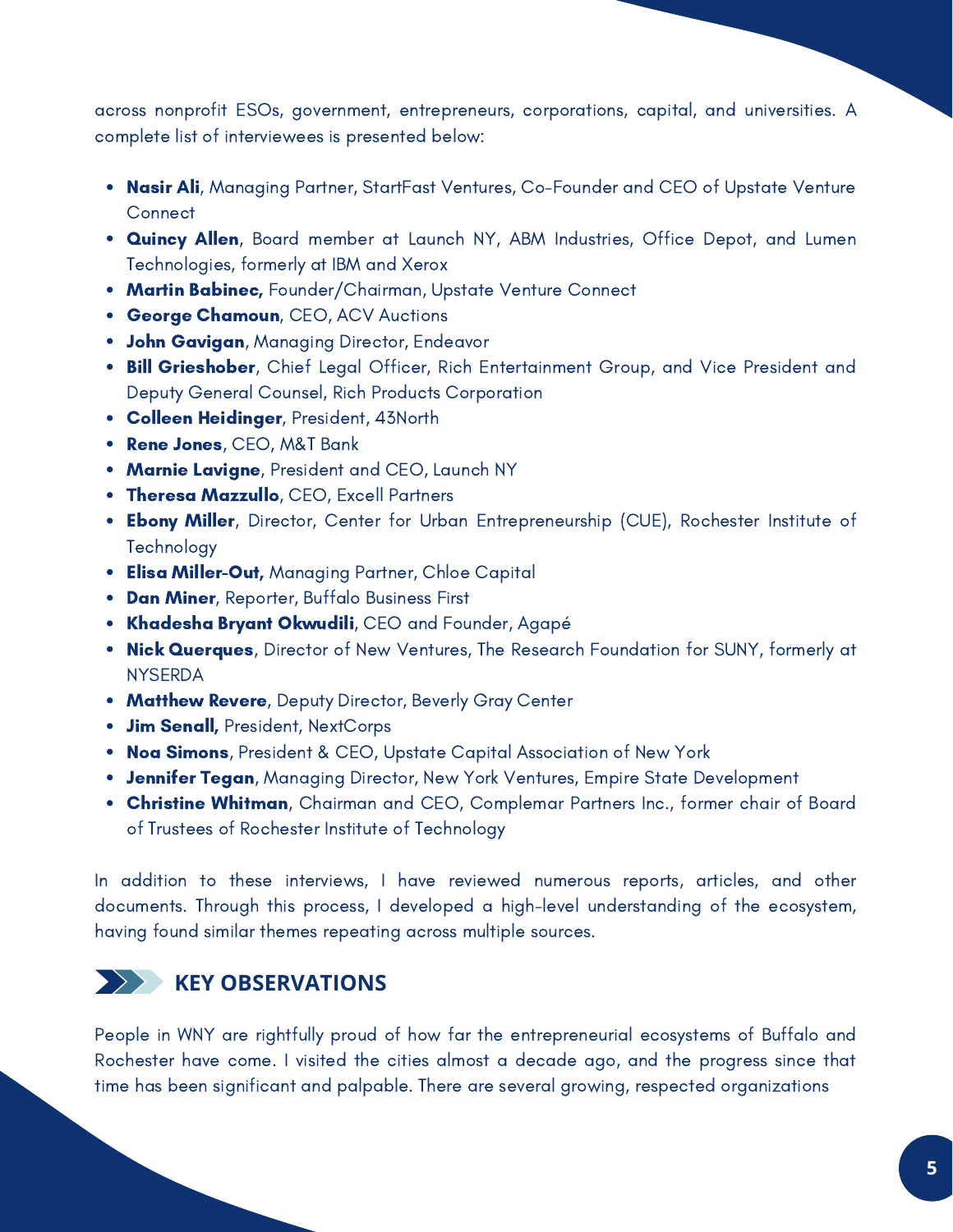generating momentum and results. There is greater activity and accessibility than ever before. And there have been multiple high-profile, successful startups.

Many interviewees proudly mentioned the growth of Squire and the fact that the company raised 10 percent of all U.S. venture capital that went to Black-owned startups in 2020. And nearly all interviewees acclaimed the recent IPO of the startup ACV Auctions at more than a billion-dollar market valuation.

These companies represent both validation and inspiration. Their success affirms that the ecosystem work over the last decade has made a significant difference for the region, and it proves that companies born in the area can achieve tremendous growth.

Interviewees noted that ACV's and Squire's successes are, in part, the result of the combined efforts of groups like Launch NY, 43North, and Z80 Labs. One interviewee alluded to the importance of this collaboration and the powerful example ACV sets for the region:



-John Gavigan, "Viewpoints: ACV Proves Buffalo Has the Talent, Resources to Flourish," The Buffalo News, March 27, 2021.

ACV would have never happened without Launch NY, 43North, and Z80 Labs. It was a combination of all three that let this company

disrupt a multibillion-dollar industry…We can leverage this moment moving forward and have more confidence that big companies can be developed here.

Another interviewee concurred, emphasizing the community's response to ACV's success and its potential impact on investment in future startups:

ACV takes the theory of wealth creation and is giving everyone in Buffalo a real-time seminar…We've been waiting for a symbolic moment like this, and it just happened…I think it's captured the hearts and minds of the people of Buffalo.

Indeed, ACV's achievement proves that all the parts of this ecosystem can work together.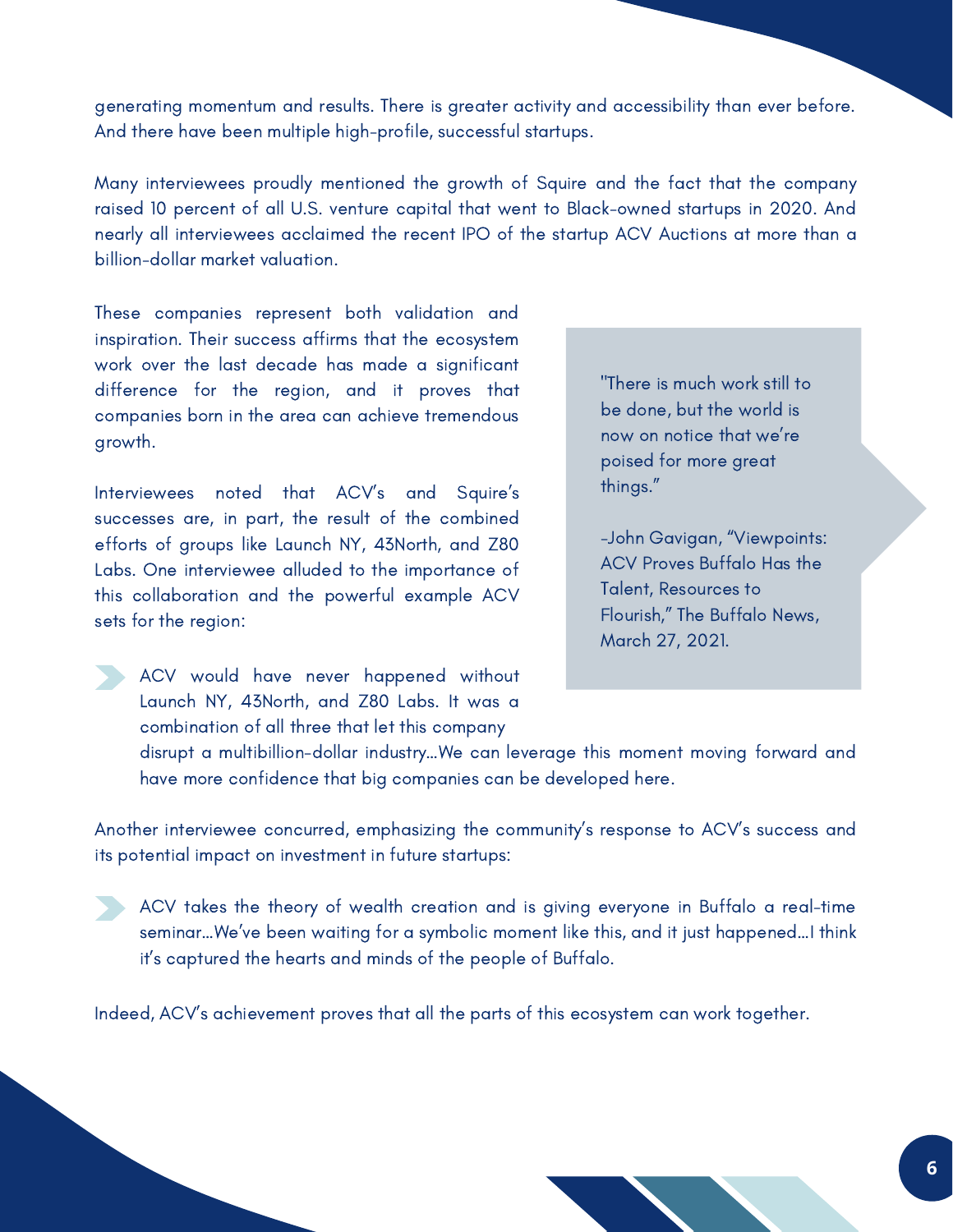In order to get the entrepreneurial flywheel turning, the region needs an even stronger ecosystem that nurtures more successful startups. In areas of the country with more robust entrepreneurial activity, a critical mass of thriving startup companies generates its own momentum, and the success of each company drives other future successes. One interviewee shared the same idea:

We're missing more success stories—people who have exited and are doing their next venture. We don't have that self-fulfilling cycle that you see in bigger ecosystems…We're not there yet. It needs to keep happening so people see it as an option.

Another interviewee emphasized that the ecosystem needs more entrepreneurial activity in order to weather future challenges: "It's still tenuous. When you're small, you're subject to bigger headwinds. There's concern. Buffalo is subject to dynamics that wouldn't shake a larger, more regional ecosystem."

Further progress in the WNY ecosystem is inhibited by systemic challenges that the region has historically faced—and continues to confront. The ecosystem is held back by a culture that is not conducive to entrepreneurship. There are substantial disconnects in the region, as is evident in significant geographical divisions between communities. Moreover, large corporations lack of interest in local startups.

"It's not Silicon Valley culture. It's more conservative. They're egotistical. They credit themselves with knowing more than they do."

-Interviewee

There are gaps in training for entrepreneurs across multiple stages. While several organizations offer basic Business 101 classes, many people feel that entrepreneurs in early stages are generally unprepared. There is even wider recognition that training is insufficient for entrepreneurs in later stages. The disconnect between high-tech businesses and Main Street businesses, and the lack of clarity and uncertain definitions and distinctions between the two, hinder opportunity and exacerbates the lack of inclusion and diversity, representing a threat to future progress. There is not enough experienced entrepreneurial talent in the region. Moreover, there are large gaps in capital for early-stage businesses.

An overdependence on a handful of programmatic funding sources results in a top-heavy ecosystem and further inhibits the growth of innovative, nimble projects and organizations. And finally, low levels of information-sharing contribute to greater silos, more inefficiencies, and less effectiveness within the ecosystem.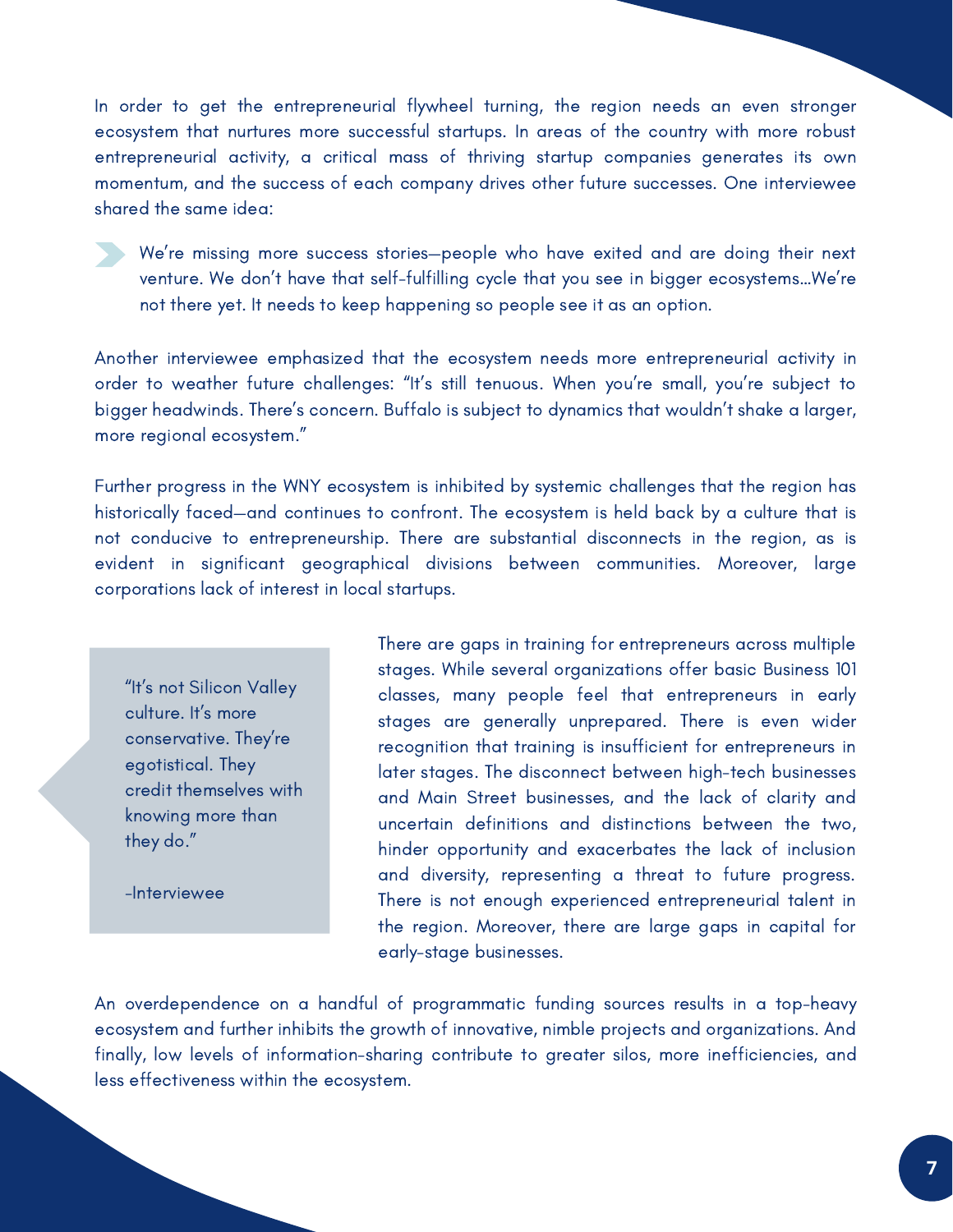Each of these challenges is explored in greater detail below.

The ecosystem's culture has been historically risk-averse and even antientrepreneurial. Interviewees remarked on the "old boy network" still in place and described many of the traditional leaders as "egotistical"—thinking for themselves first, rather than for the community. Since many of the region's largest companies were built decades ago, much of the "old money" is owned by the children or grandchildren of entrepreneurs. These individuals often don't know how to start businesses—although they frequently think they do.

One interviewee explained:

As people are aging, they are getting more risk-averse. And some of the companies that are leaders in each of the communities...are big companies that have second- or thirdgeneration leaders, so they don't know what it's like to be an entrepreneur. Their goal has been to preserve wealth. That's a problem if you're so concerned about preserving wealth that you're not prepared to take risk.

Another noted the need to return to the entrepreneurial spirit that motivated these companies in their early days:

It's a maturity thing that we lose a little context—we move from an entrepreneurial spirit and risk-taking to different norms. If we need communities to thrive, we have to tap into the...spirit that existed.

This risk aversion among larger companies holds the ecosystem back, as it results in little corporate engagement with innovative startups, which inhibits corporate investment, supplier relationships, mergers and acquisitions, and other possible partnerships.

Several interviewees also described a topdown culture, in which individuals look to community leaders to solve problems. Most people, they said, feel that they do not have the authority to start new programs on their own.

This feature of the culture also limits the entrepreneurial activity in the ecosystem and the interaction between individuals.

"They are more risk-averse. They want to see projections, a business plan, more things to give them certainty… but it's just the illusion of certainty."

-Interviewee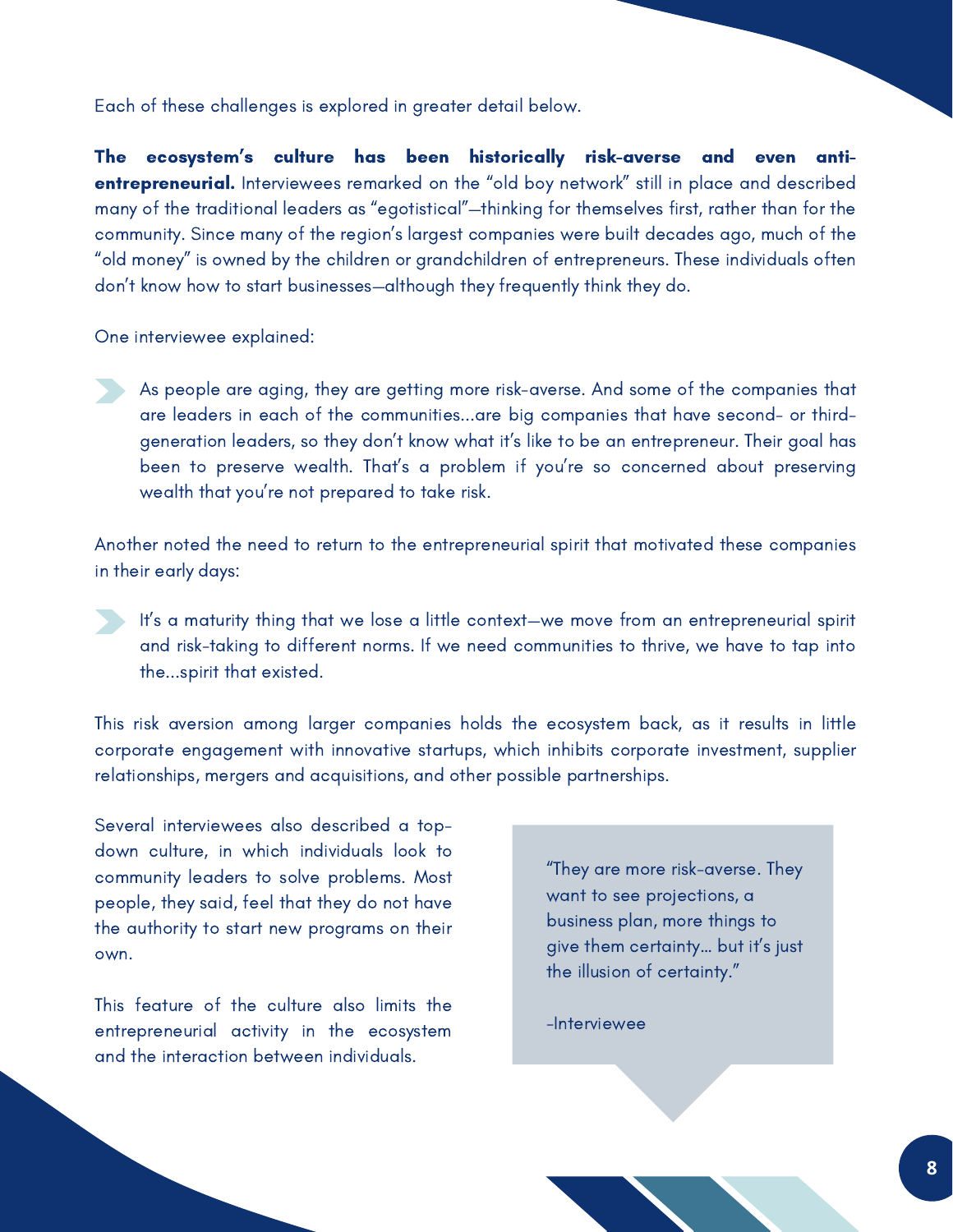As one interviewee explained,

Here, people ask who they should ask permission of, and if they can talk to someone about it. It is as if there is a patriarchy somewhere where all the decisions are made and sanctioned. If you buck the system, you won't succeed.

Finally, the closed nature of the ecosystem culture is detrimental, particularly for would-be entrepreneurs from underserved communities who cannot access opportunities in it.

The ecosystem is highly disconnected outside of its core startup community, with silos between industries, institutions, and geographies. There are significant assets in WNY, but progress is hampered by low levels of cross-ecosystem communication, trust, and alignment. As one interviewee noted, "We have pieces and components of what you need to make the ecosystem, but it doesn't work together. Everyone has their own goal, and they only want to do it inwardly."

Another made the same point: "It's lacking cohesiveness, alignment, adult supervision…" The Techstars Assessment & Roadmap Report includes a similar finding:

There is clearly a silo-oriented approach to activities and attitudes, and although not intended to be outright competitive, the efforts are clearly not collaborative. This is holding the Buffalo startup community back from growing and achieving its optimal state. 2

This lack of connectivity and trust is perhaps most obvious in the substantial geographical silos in the region. There is very little communication, for example, between people in Rochester and those in Buffalo, despite interviewees' stated intentions to collaborate more often. One interviewee described the other city as "a separate universe." Another interviewee noted, "People are too rigid about geographical boundaries." The issue is longstanding—a decade ago, Launch NY's "Rainforest Canvas Project" noted the "'protectionistic,' 'competitive' behaviors among stakeholders." 3

"The levels of entrepreneurial connectivity among current founders in the Buffalo and Rochester areas is incredibly low. In fact, the level of connectivity is lower than in any other entrepreneurship community studied by Endeavor Insight across the world."

-Endeavor Insight, "Assessment of Entrepreneurship in Western New York," August 2017, p. 8.

<sup>&</sup>lt;sup>2</sup> Techstars, "Assessment & Roadmap Report: Buffalo, New York," January, 2019, p. 28.

<sup>&</sup>lt;sup>3</sup> Launch NY, "Rainforest Canvas Project: Final Report," p. 13.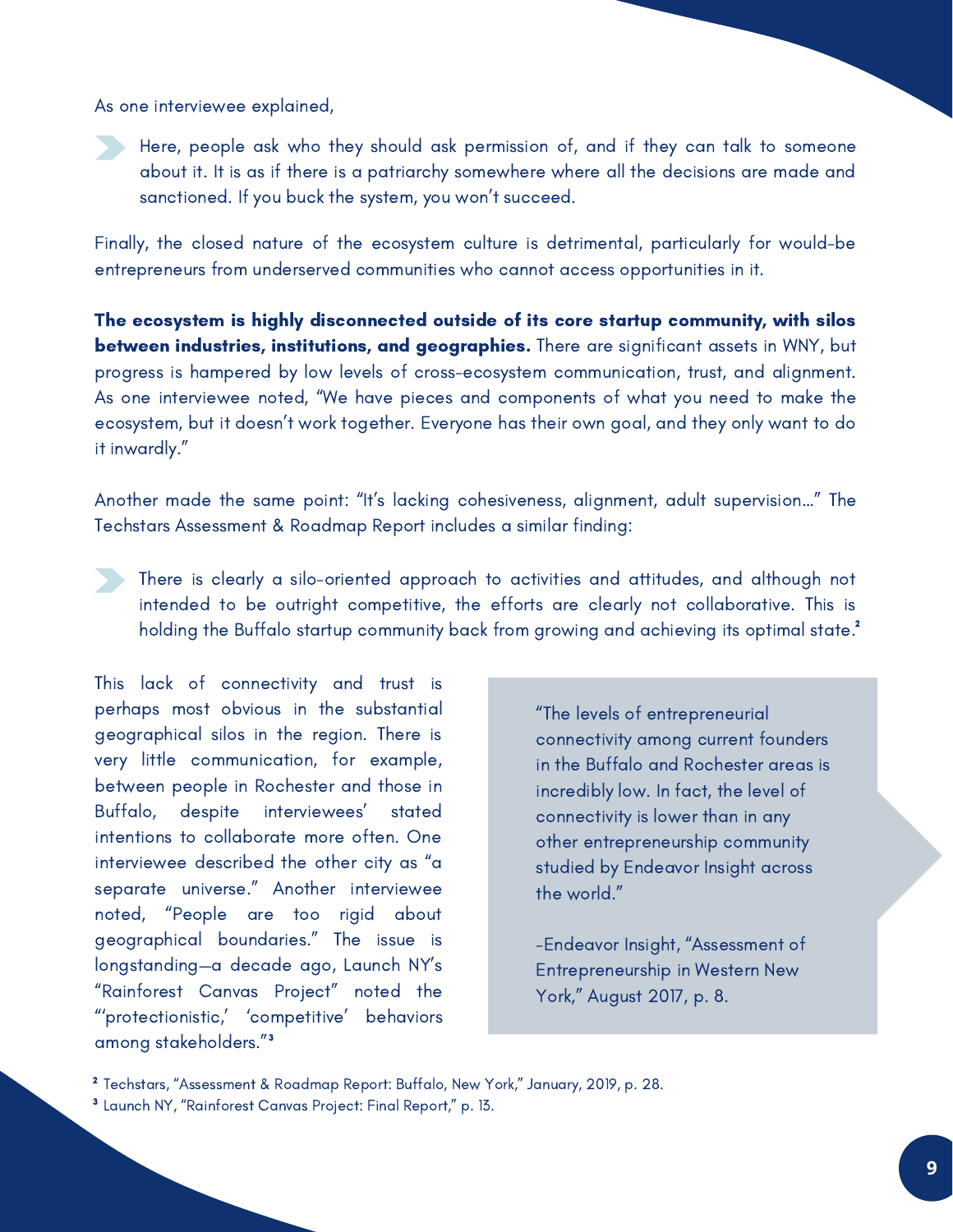This dynamic is, in part, a result of Empire State Development's practice of asking regions to compete against each other, which exacerbates silos and hinders cross-regional collaboration. In fact, several interviewees characterized this competition as similar to The Hunger Games. One interviewee described the impact of this practice: "Each of these cities has felt selfcontained…The division was already there culturally, and then the regional councils competition made it worse." Another explained:

This kind of parochialism goes deep. Empire State Development programs have exacerbated that because they take a region that is indistinguishable, and they carve it up into these fiefdoms that are all supported by the Governor.

"You cannot force people to collaborate. It's got to be organic. And there is too much history at this point for that to happen. It's because there is no money that there is no collaboration."

-Interviewee

Yet another interviewee discussed the negative implications of these silos for entrepreneurs in the region: "Companies often need specialized resources—and they are often not available locally... Silos prevent entrepreneurs who need a resource from connecting. They make it more difficult." These divides limit entrepreneurs' access to talent, capital, customers, and resources that may be only a few hours away.

The structure of financial support for entrepreneurial activities in the region is contributing to geographic silos. A programmatic and financial focus on Buffalo—and, to a lesser extent, Rochester—reinforces these silos and also neglects value in nearby cities like Syracuse, Ithaca, and Binghamton.

One interviewee respectfully suggested, "My biggest concern is that [funders don't] see that by limiting what they do to a small geography, they're missing out on resources that could even help Buffalo-Niagara grow."

Interviewees also pointed out that in addition to making it more difficult for entrepreneurs to meet their needs, these geographical silos between Buffalo and Rochester and even beyond to Syracuse, Ithaca, and Binghamton, make it harder for investors who want to invest in businesses across the region, as the programmatic activities do not reflect that interest.

**Large corporations are absent.** The near total absence of large corporations engaged with the startup ecosystem further hinders the ability of startups to access major customers, investors, suppliers, technologies, and acquirers, among others. An interviewee explained: "We have no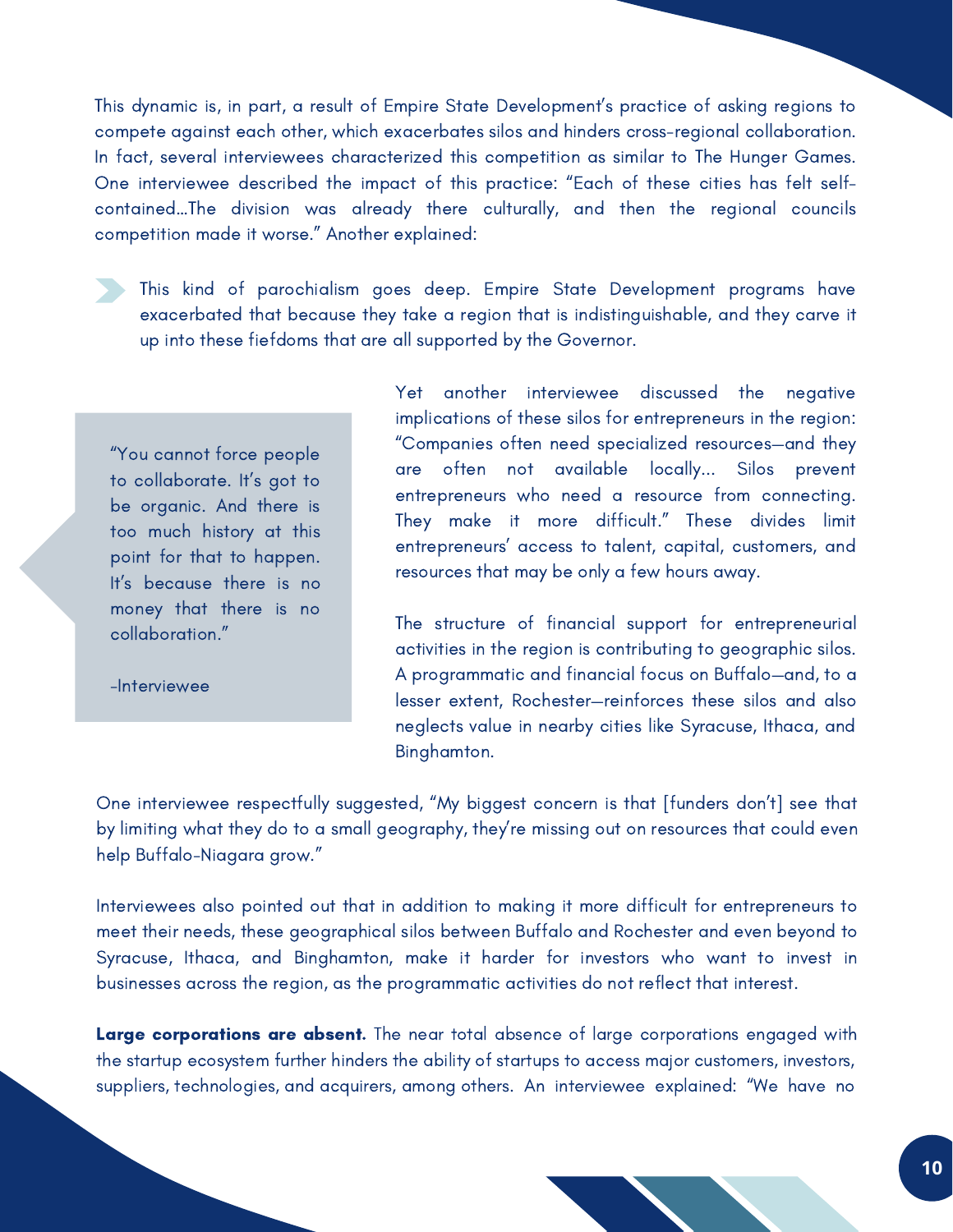corporate participation…Corporations don't see the benefit in looking in their backyards. They feel that the community has nothing to offer." Another elaborated on the problem:

 $\blacktriangleright$  I see more of the corporates just sponsoring programs that get them good visibility... Corporates want to work with Series B. They want warranties, things that these entrepreneurs are years away from. When you get down to brass tacks with them, it's not as attractive to them as it was when you first sat down.

Regional corporations, generally, do not see the benefits of investing in local startups and do not appear to be interested in innovation from those startups. As one interviewee explained, many corporations have lost the entrepreneurial spirit that led to their own companies' successes generations ago. These corporations' failure to engage with the entrepreneurial ecosystem represents a lost opportunity and is a serious—and potentially fatal— deficit for the ecosystem overall.

The ecosystem is too quiet. Given its population size, the ecosystem should have far more activity. There should be a wider range of events and meetups, both formal and informal, that bring people together and cause "collisions" to happen. However, these efforts must be sustained over time, with multi-year commitments. They should ideally be built organically from within the WNY community, rather than relying on extra-regional activities or organizations.

One interviewee noted this problem: "To get people off the sidelines and into the game, we have to be developing programs and activities that get the right people in the room." Another agreed:

The bigger thing has to be to promote more activity in the ecosystem. There aren't enough events happening, not enough connectivity...People are passing each other… There are too few for the population, and it's too siloed.

Interviewees suggested that this low level of activity is the result, in part, of the top-down culture described above. It seems that people are relying on a handful of leaders (topdown), rather than taking initiative to try new things themselves (bottom-up).

There is insufficient basic Business 101 training. Many interviewees commented on the lack of widespread entrepreneurial training at the earliest stages (such as preseed ideation and proof-of-concept) across the region.

"There is no corporation that embraces innovation."

-Interviewee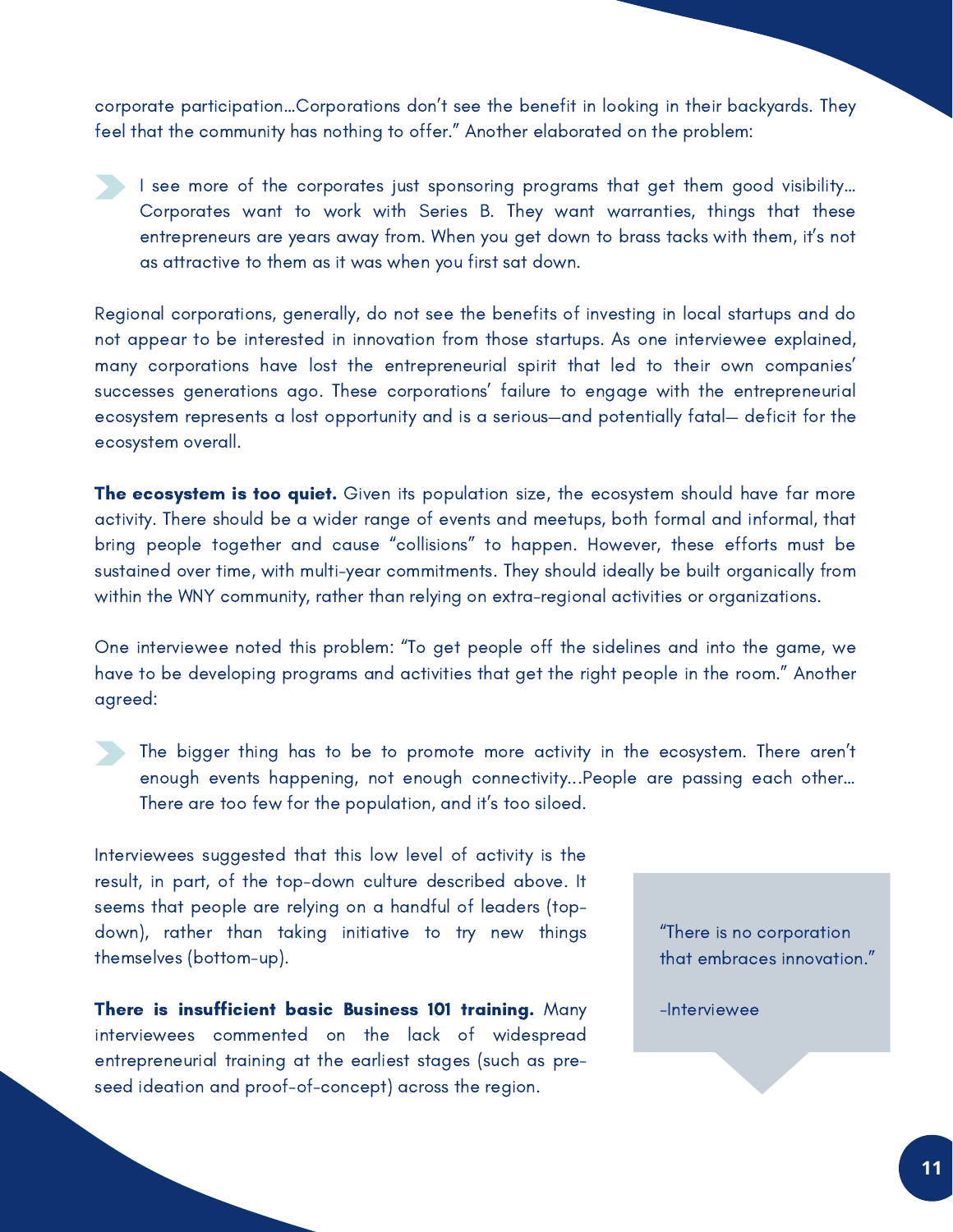According to one interviewee, "101 is missing." Another interviewee went into greater detail about the lack of entrepreneurial learning opportunities in the community:

There's no place to go if you don't know how to write a business plan, or if you want to learn to pitch. We need to send them to a place to get encouragement and training. The front end of the funnel is missing… We need a combination of both [informal and formal training]...We need a quarterly boot camp for 101. No one is doing that.

This lack of training results in significant weakness at the "top of the funnel." Because many would-be entrepreneurs do not have the knowledge they need to start companies, there are many business ideas that never get started. This deficit in education limits access to entrepreneurship, particularly for disadvantaged populations. Moreover, it harms the broader ecosystem because it weakens the startup pipeline downstream at later stages of growth, where much of the formal programming is supported. This lack of widespread business training inhibits the ecosystem's ability to build a wider, more inclusive funnel that reaches all of those with entrepreneurial ambitions and to sustain longer-term growth.

It is important to note that the Open4 initiative was recently formed to help address aspects of the "Business 101 Gap." Its effectiveness will be measured over time. The program presents a potentially replicable model and opportunity to leverage resources across the full WNY ecosystem.

The worlds of high-growth tech businesses are disconnected from those of "Main Street" **businesses.** While other ecosystems nationally are seeing increasing crossover between these two worlds, Main Street businesses in WNY are generally treated as less important than high-growth tech businesses. One interviewee explained that this divide results from a false assumption about the growth potential of non-tech businesses:

"Money is not always the answer…. It's the soft skills that a lot of these businesses are lacking. Until those are addressed, they wouldn't understand how to spend the capital they're seeking."

-Interviewee

They treat growth companies and Main Street companies separately. They think Main Street companies are never going to be bigger than X. But it is as big as the idea. It's self-defeating…You don't only have to invest in high-tech areas to help the community. These things are interrelated.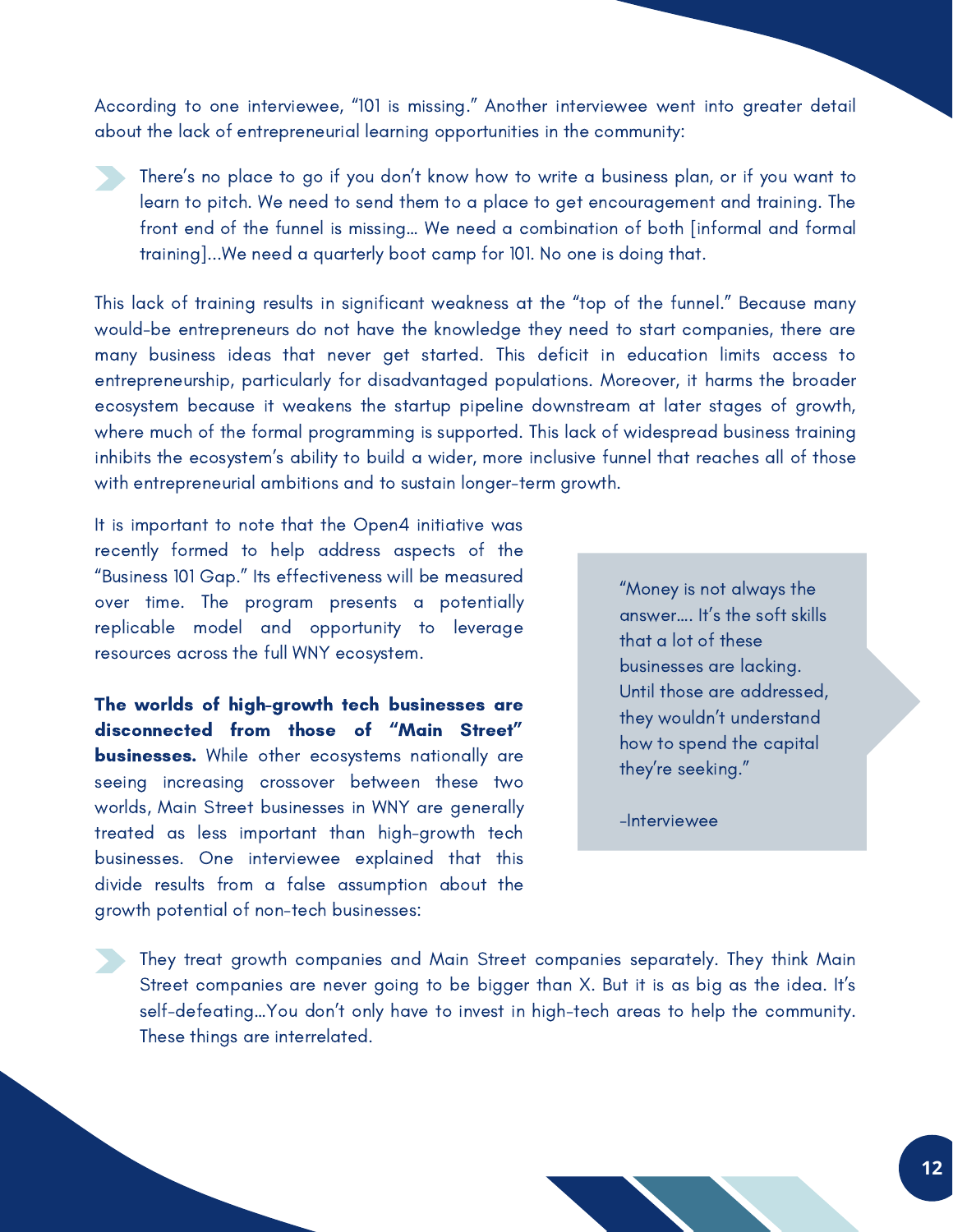Describing the growth of Austin, Texas, the same interviewee noted that Dell Computers' success was symbiotically interrelated with that of the local restaurants, law firms, accounting firms, hair salons, and other companies that grew alongside it. Those local firms also helped attract and retain creative, entrepreneurial talent for the city. Another interviewee made the same point, describing the impact of Tesla's factory in Reno, Nevada. The interviewee emphasized the social benefits that these companies can have for the larger community, as entrepreneurship in both high-growth tech businesses and Main Street businesses brings job opportunities and greater wealth to a region.

The divide in WNY between Main Street and tech businesses limits opportunities and perpetuates gaps in the ecosystem. For one, many startups today are succeeding through the application of new technologies to old industries (e.g., the recent transformation of taxi, hotel, biking, and restaurant industries, and the recent wave of venture-backed consumer product companies). Additionally, supporting underserved entrepreneurs and addressing racial inequities require that communities bridge conventional definitions of "tech" and "non-tech" to be more inclusive.

"A lot of investors say there is a pipeline problem, and I agree. But the gap is much earlier than they think…. That's where the pipeline is broken, much earlier in the cycle…. If they want those startups to be diverse, they're forced to support earlier in the process, because there just won't be enough people who are able to get through that earliest stage."

-Interviewee

As one interviewee noted, many lowincome entrepreneurs start survival businesses that enable them to provide for basic necessities. Many lack the time, technology, or intellectual property understanding required to develop a stereotypical tech startup at the beginning, but their businesses can become very successful—and often tech-enabled—if they have the support they need to evolve. While high-growth tech companies can raise venture capital, Main Street businesses do not get similar support. As one interviewee explained, "The mom-and-pops…these are the entrepreneurs that are left out when you make large investments in high-tech, high-growth."

The programmatic dividing line between high-growth and Main Street businesses is increasingly artificial and unconstructive.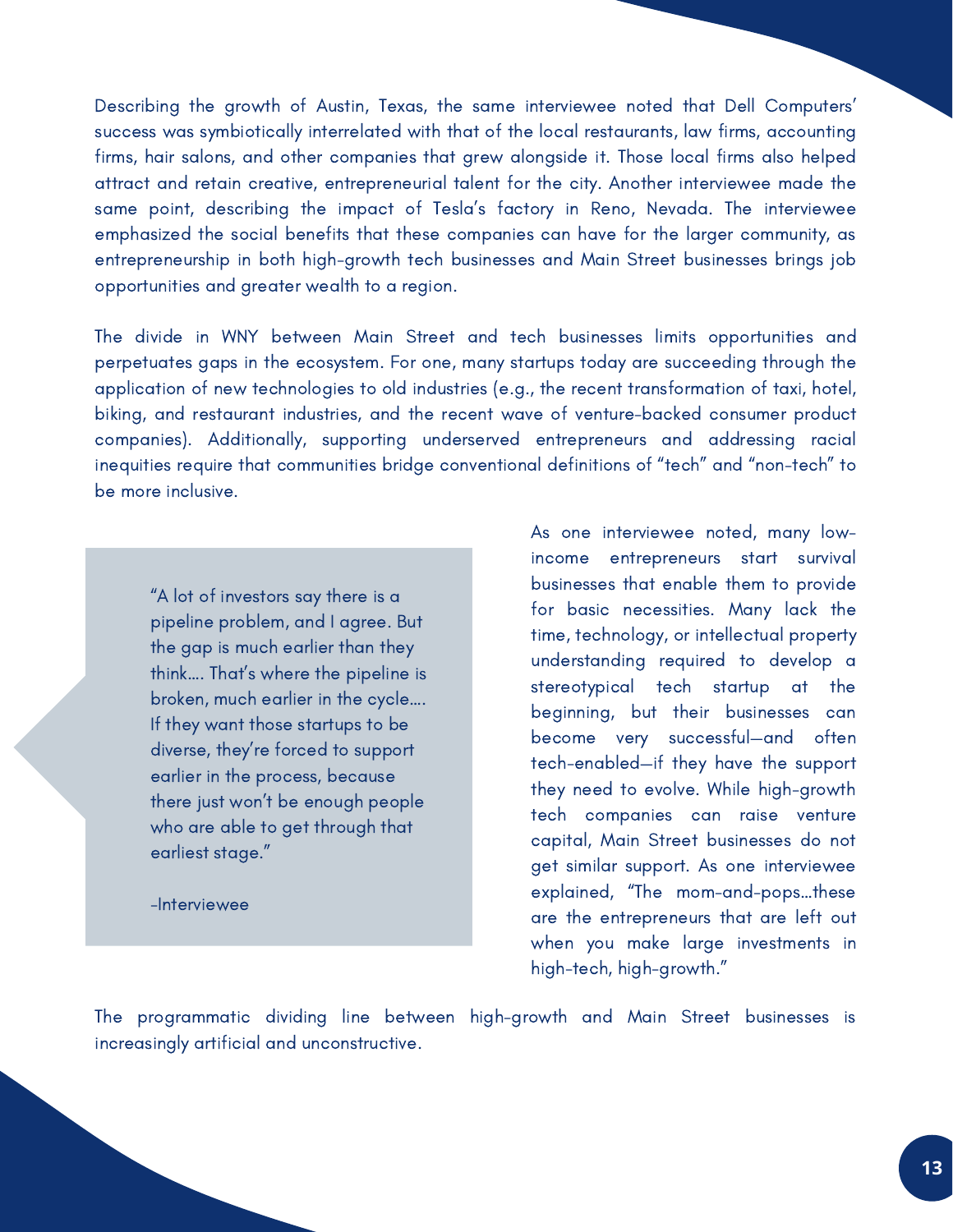There is a critical need for greater inclusion and diversity. It is remarkable that the populations of the cities of both Buffalo and Rochester (not including their suburbs) are about 40% African-American and 12-20% Latino/Latina, but there is extremely little engagement by these populations in entrepreneurial ecosystem activities.

An informal group of WNY leaders wrote in a recent report, "We continue to see limited gender, ethnic, and racial diversity in this arena at a time when there is so much attention on expanding economic equity across communities." 4

The pandemic has likely only exacerbated this disparity. As one interviewee said,

Numbers are moving in the wrong direction, and we anticipate that the impact of the pandemic was disproportionate and will continue to affect diverse entrepreneurship in many ways. It will continue to move in the wrong direction.

When asked about the causes of this problem, interviewees noted: the lack of mentors and role models from these communities who could inspire more individuals to pursue entrepreneurship, the "trust factor" that inhibits people of color from accessing the support that would benefit them, and the disconnect between older, white men who dominate the investor population and those who are pitching new business ideas.

"The fact is that Buffalo bears the scars of its own historic racial divide…. People have to work twice as hard to get half as much."

-Interviewee

"What I saw is that minorities don't get access to talent and funding. You can have a company or an idea, but it's harder. Minority companies may need different nurturing to get them to the point."

-Interviewee

They also mentioned the need for more education and exposure to technology and entrepreneurship for young children, the importance of considering that entrepreneurs from low-income communities may have different support needs, the need for access to more basic entrepreneurship education programming, and the barriers that the ecosystem culture may present to would-be entrepreneurs. As one interviewee explained, "If you have a closed culture, it's very hard for people from outside to feel like this is a place they can be…especially for people of color."

<sup>4</sup> "Entrepreneurship Vision Council (EVC2040)," January 19, 2021.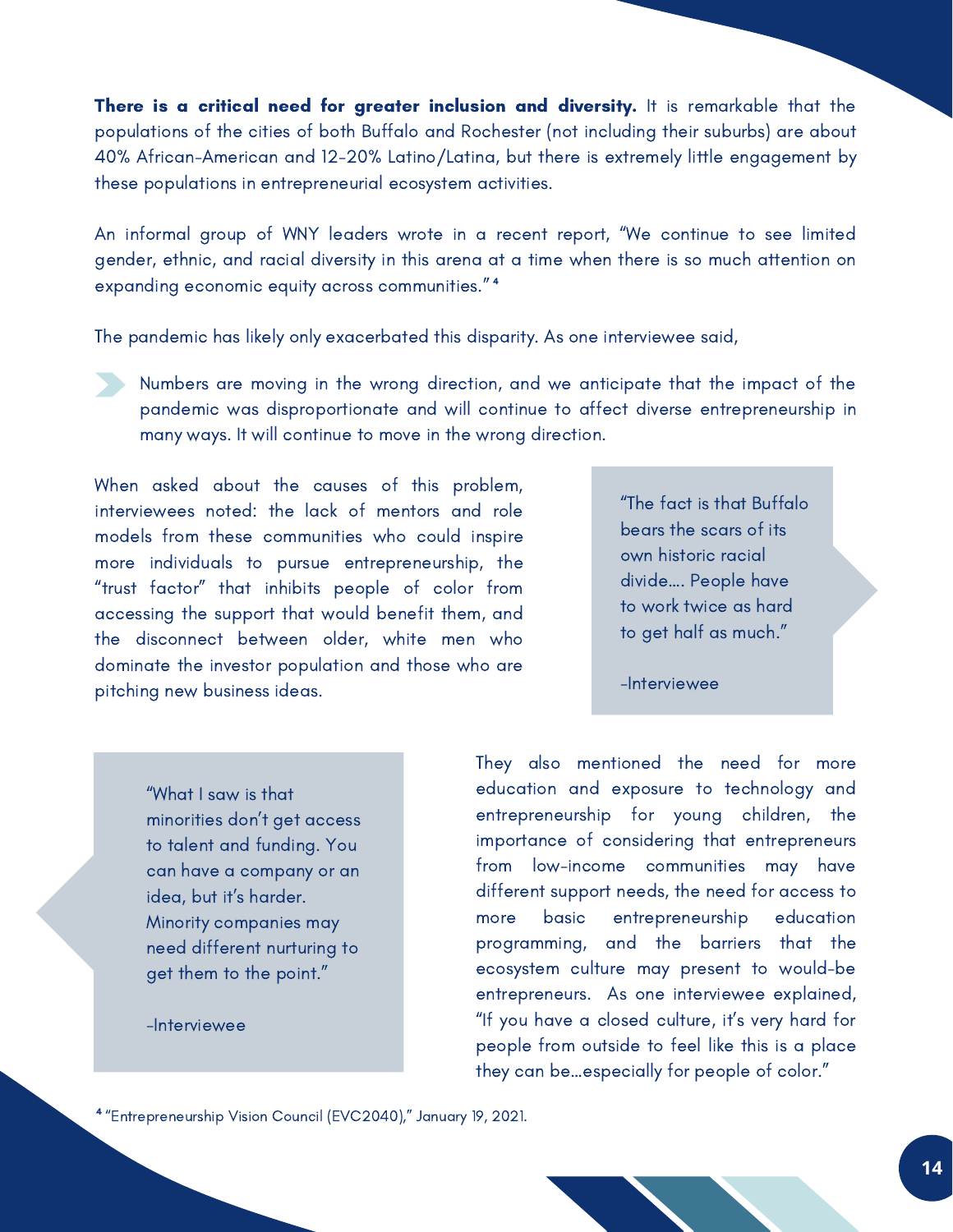This is a serious deficit and requires a concerted effort to combat it. The lack of inclusion should be considered an economic emergency. It endangers the long-term economic health of the region and addressing this problem should be elevated as a high priority. Beyond the threats to social and economic justice, this deficit limits the long-term growth of the region. Many new business ideas fail to launch and grow, and so the region loses potential jobs and wealth. One interviewee articulated the importance of addressing this problem:

If we can optimize the potential of more people in our community, I just think that all of us will really benefit economically and from a quality-of-life perspective. Advancing opportunities for all people will help everyone.

The region does not have enough experienced entrepreneurial talent. The region suffers from a lack of operating talent with experience in starting and growing businesses. As a result, the region has not only fewer people to grow businesses, but also fewer mentors available to train the next generation. The "Rainforest Canvas Project" a decade ago noted this "shortage of role models that are experienced and accessible (lack of any mass of serial entrepreneurs)." 5 One interviewee explained that this problem has causes rooted in both demand and supply. On the demand side, the interviewee reported that employers are not prioritizing innovative talent in recruiting efforts and are not investing sufficient resources in building innovation skills. And on the supply side, the interviewee described a demographic gap:

You have a gap in the demographic of college-educated people in their 20s, 30s, 40s. It's a huge gap because all of those people left to go to the coastal cities. They are the middle management, the people you need to scale your business, and those don't exist for the most part. All of the businesses around haven't grown rapidly for the last 40 years. There is a culture of low turnover and low growth.

Another interviewee concurred:

We don't have a feeder system to grow the companies. I have some terrific companies, but I am struggling to help them find other people to grow the businesses (management level and operating talent)...My board says talent is a bigger issue than financial…My companies need people who can support them day to day...We don't have younger talent with any exposure to startups.

"We produce a lot of students and graduates, but they all leave the region…. The talent goes to where the opportunity is… It's a vicious cycle. You need a couple of companies that are growing and have lots of opportunities. Talent begets talent."

<sup>5</sup> Launch NY, "Rainforest Canvas Project: Final Report," p. 12.

-Interviewee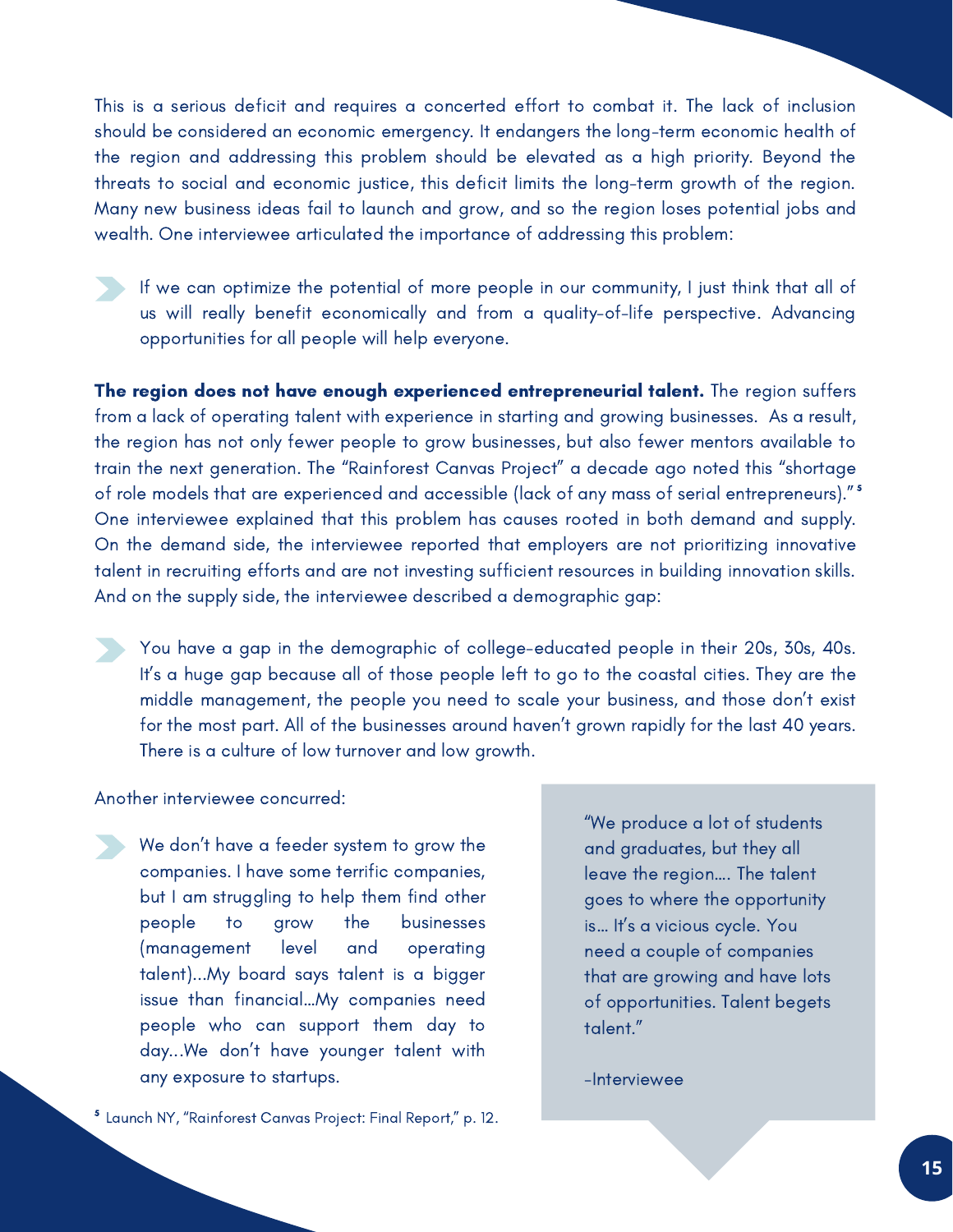In recent years, the Buffalo Billion II and Empire State Development have made multi-million dollar investments focusing on entrepreneurship, community-based training, and local workforce development. These investments, if successfully designed to address the needs of entrepreneurial businesses, might begin to help close these identified skills and entrepreneurship gaps, and could be leveraged across the WNY region.

"One of the things we all struggle with is finding the talent to wrap around the technology. We have a lot of smart people, but they're scientists…. They do not know business."

-Interviewee

Interviewees also reported that recent graduates from the region's universities appear unaware of the opportunities available in the ecosystem and are drawn to startups in other cities following their graduations. The UVC CEO Survey points out that firms in the area are missing opportunities to recruit on college campuses: "Half a million college students are enrolled at 100+ higher education institutions across Upstate NY, but we need to do a much better job of connecting our graduating seniors to opportunities that are just around the corner."

Outside the region, few people are familiar with WNY startups, the employment options in the region more generally, and the quality of life the region offers. As young people continue to leave because they fail to see local startup successes, and as the region's startups continue to lack the talent they need to achieve growth, a negative feedback loop is created that perpetuates the problem.

While many universities across the country have engaged their entrepreneurial alumni diaspora to get involved in local startups by asking them to assist university-affiliated entrepreneurs, WNY's universities are reluctant to do the same as they are concerned it may jeopardize alumni giving. This reluctance represents a lost opportunity, given that there are many alumni from WNY universities at leading startup and innovative companies nationwide.

Greater engagement between these alumni and local startups could, in fact, bolster alumni connections and support for the universities. One interviewee described failed efforts to reach out to local alumni offices:

We have not had any luck because the universities won't let us talk to them. Advancement offices won't open up their rolodex. I tell them that alumni who are more engaged in the community are more likely to give, but they aren't open to it...I stopped trying."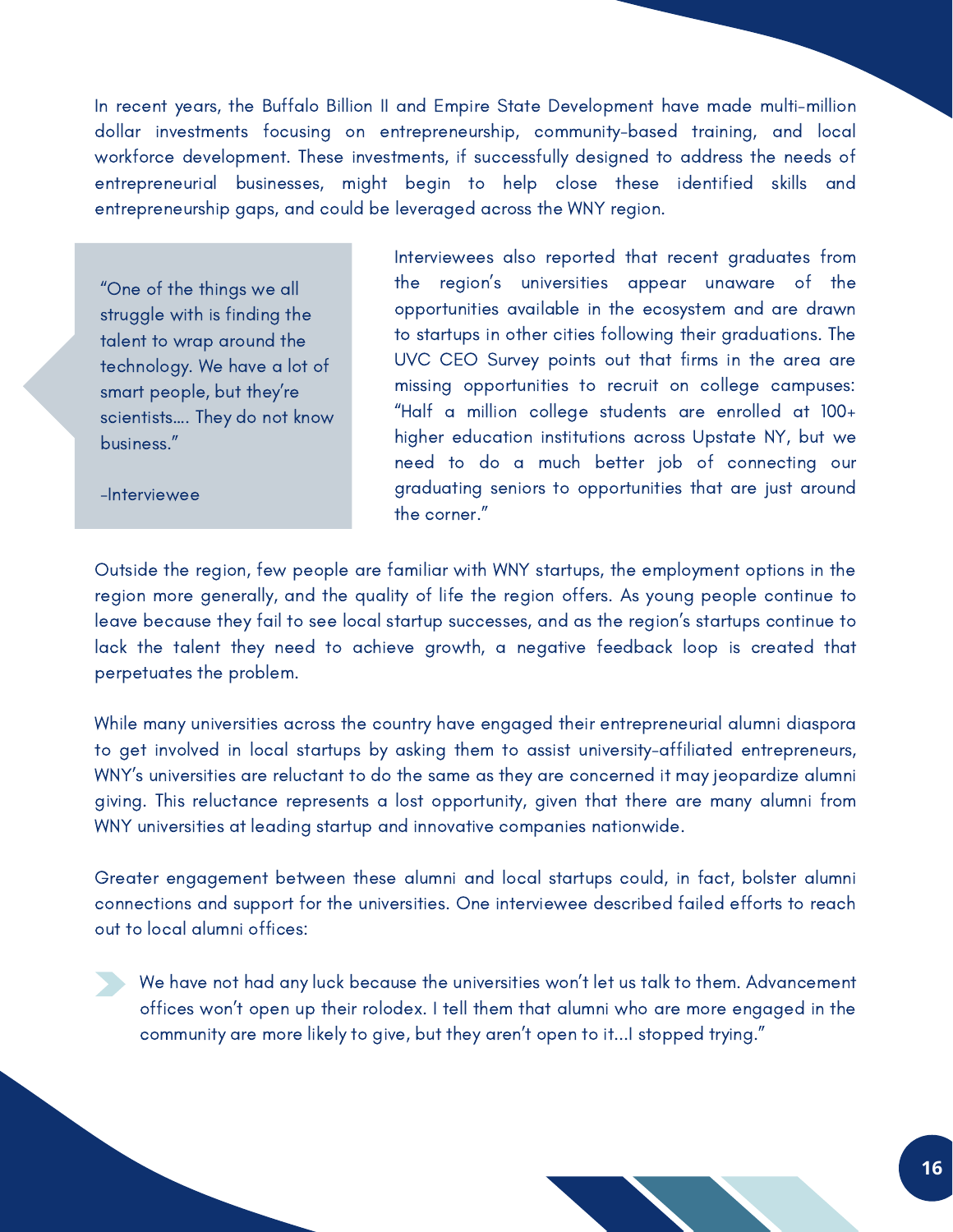There are gaps in early stages of capital. There is broad consensus on WNY's lack of sufficient capital in the early stages: seed funding through Series A funding (i.e., first round of institutional capital). One interviewee explained, "Despite all the work that is still being done, we still don't have enough early-stage investment in local companies…There is no true seed source of capital in Western New York." It is very difficult, interviewees said, for a company to get its first million dollars. While there has been significant progress in building angel investor groups over the past decade, angel investors in WNY, as one interviewee explained, "won't give money just based on an idea." There are more financial resources available for companies at later stages, but the gap remains large. Early-stage companies in WNY face a more daunting "valley of death" than in many other ecosystems. An interviewee emphasized the consequences of these gaps: "Lots of companies are going bust because of it."

There is an overdependence on a handful of programmatic funding sources as well as structural disincentives between willing partners who seek to collaborate. Three major funders disproportionately dominate the ecosystem: RCWJRF, Empire State Development, and NYSERDA. This situation distorts local activities based on the preferences or signals of a few funders, with often unintended consequences. It makes the WNY ecosystem top-heavy, as these three major funders support only a handful of organizations. The result is a lack of smaller, innovative, distributed, nimble projects and organizations that can experiment and fill gaps in the ecosystem. Additionally, certain

"There is a view that one entity needs to be doing the investing, when in fact having multiple active investors/funds in the same community will actually create a more vibrant startup ecosystem."

-Upstate Venture Connect and Madden School of Business, "2018-2019 Upstate Venture CEO Survey," p. 20.

funding streams subdivide the region, which can have the unintended effect of incentivizing potential collaborators to compete against each other.

"The weakest leg on the stool is always investment dollars…. That's the area that could use the most support…. We need more capital at every stage."

-Interviewee

Moreover, this dynamic creates a dependency mindset in the ecosystem in which people and programs downstream feel unable to act without permission from the powers-that-be, which stifles initiative and innovation. One interviewee focused on the role that the New York state government plays in making people see government as the answer to all problems: "It's not just fewer private dollars available as a result. It's the relationship—getting people off the sidelines who have relationships and capital and things to contribute and getting them into the game." The problem is deep, as the "Rainforest Canvas Project" in 2014 noted the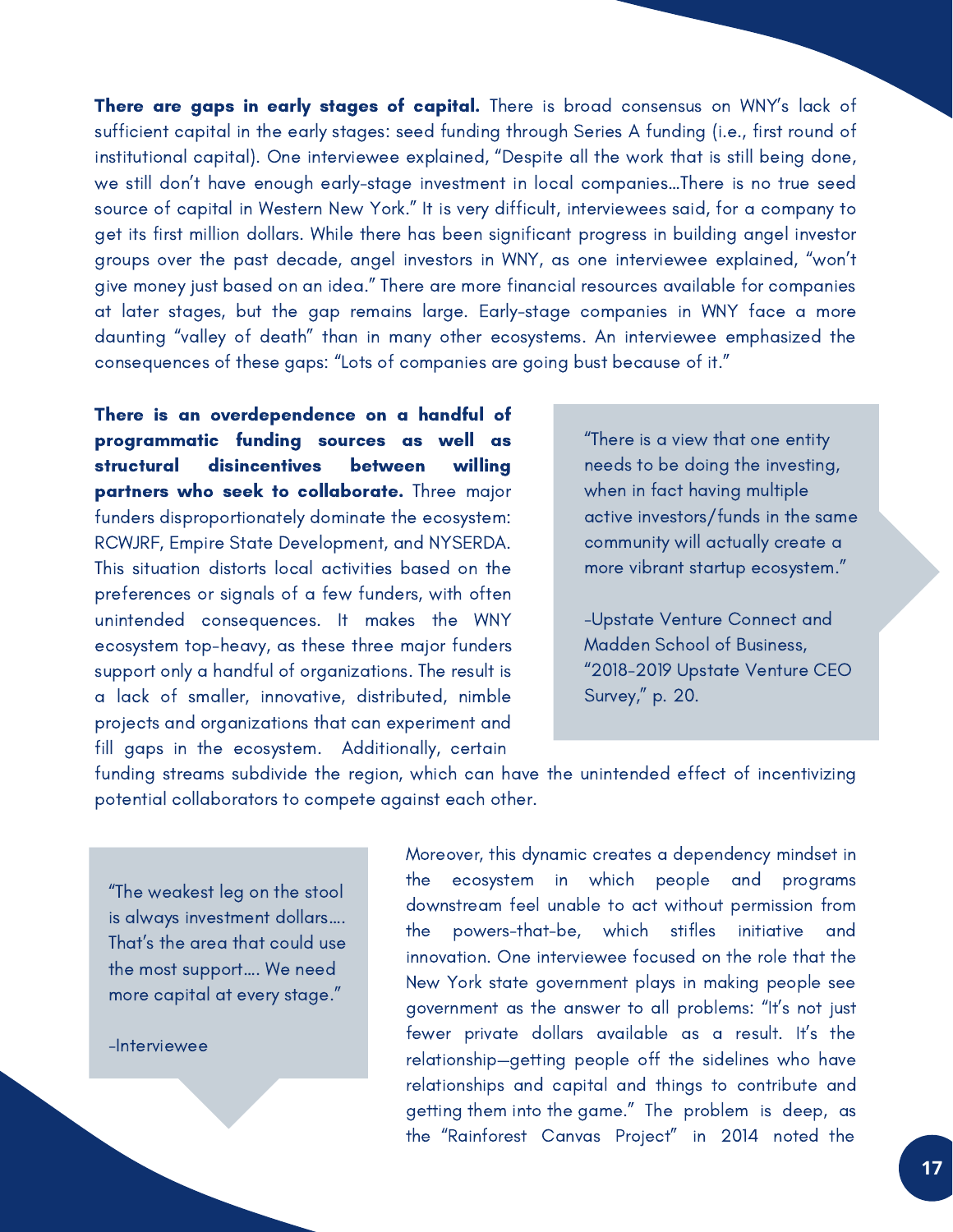ecosystem's "dependence on government to drive startups" as a theme that has a significant impact on the ecosystem.' Fundamentally, there is a lack of broader-based, longer-term, more diversified, and more decentralized funding to support the sector.

The ecosystem has low levels of information sharing. Entrepreneurial ecosystems depend on the ability of people to share information about planned activities, new opportunities, success stories, and role models, among other topics. WNY has low levels of information sharing, which contributes to greater silos, more inefficiencies, and less effectiveness of the ecosystem. It also inhibits the ecosystem's ability to attract outside talent and capital. The "Rainforest Canvas Project" cited this "lack of visibility of successes and highlights of the ecosystem" as a limiting factor in the ecosystem's growth.<sup>7</sup> Similarly, one interviewee noted that people are not aware of the success of ACV and other local companies: "They don't get the attention in the media outlets. They are so much under the radar compared to other markets." As mentioned above, it is particularly problematic that local undergraduates are unaware of the opportunities in the region. An interviewee reported, "Most of the information about what is happening in the community is never crossing over the campus walls." And the UVC CEO survey affirms, "Current challenges are as much a function of entrepreneurs having no connection or visibility into the campus and college students not being aware of nearby opportunities." <sup>8</sup> Indeed, online searches yield few stories regarding the day-to-day entrepreneurial activities in the WNY ecosystem—which is not true in many other regions.

#### **RECOMMENDATIONS FOR FUTURE STEPS**

This rapid discovery process has helped identify early recommendations to address weaknesses in the WNY ecosystem and build a more robust ecosystem for future entrepreneurial growth.

Diversity and inclusion should be a high priority for the ecosystem and is thus embedded throughout the recommendations below. We suggest that diversity and inclusion efforts permeate activity throughout the ecosystem, rather than be relegated to a single, siloed strategy among many others.

**Provide vision and leadership.** There is overwhelming desire among interviewees for key funders to take a stronger role alongside regional stakeholders in setting vision, articulating priorities and values, aligning agendas, convening players, breaking silos, and driving collaboration. However, at the same time, there is aversion to any semblance of top-down

<sup>&</sup>lt;sup>6</sup> Launch NY, "Rainforest Canvas Project: Final Report," p. 13.

<sup>&</sup>lt;sup>7</sup> Launch NY, "Rainforest Canvas Project: Final Report," p. 13.

<sup>&</sup>lt;sup>8</sup> Upstate Venture Connect and Madden School of Business, "2018-2019 Upstate Venture CEO Survey," p. 18.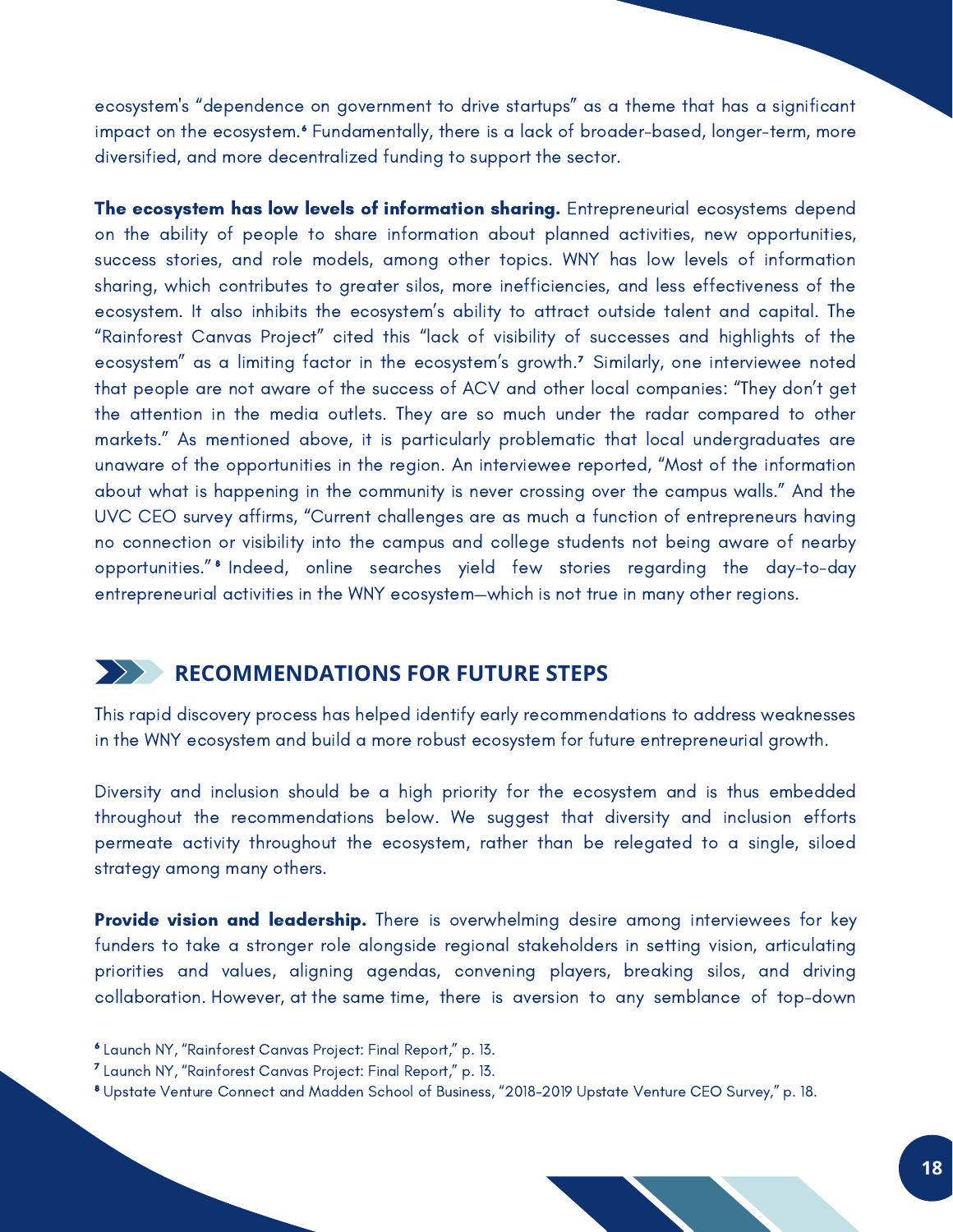control, which means a delicate balance must be struck. One interviewee suggested that philanthropies such as RCWJRF could be in a good position to bring different elements of the ecosystem together. This "convening" function would provide a starting point for the WNY ecosystem to gather and ideate. It would also allow for the organizations and leaders within the community to take on the long-term development and execution of a common vision for the region. As an example of the importance of the "convening" function, one interviewee presented the following observation and suggestion:



Without the same vision, how can we be effective?...We need a neutral party to do it. Wilson is neutral…everyone loves them, so there is no real drama there.

Another interviewee also expressed enthusiasm at the idea of RCWJRF, in particular, connecting partners across the ecosystem and bringing stakeholders together around shared goals:

The Wilson Foundation…could get everyone to work together…For me, it's the promise of what that could do at a systems level that is really powerful…It doesn't have to all be philanthropy. We need help thinking big like that.

Key funders could help the community achieve a common vision, pull parties together based on that vision, and drive diversity and inclusion throughout. This process could allow leadership from within the ecosystem to emerge organically and strengthen the likelihood of future success.

"Wilson is…actually becoming a measurement stick for the types of behaviors they are willing to invest in, therefore promoting those behaviors."

-Interviewee

One major recommendation is for regional stakeholders and funders to work collaboratively in WNY to craft a common 2030 vision and implementation strategy. This strategy could enable the WNY ecosystem to address a broad array of identified needs, connect activities and people across silos, and benefit entrepreneurs throughout the entire region.

For instance, initiatives could include a large, multi-year challenge for the region, laying out high-level, long-term objectives, priorities, and values that the entire ecosystem can rally around. Such a challenge could drive excitement, inspire parties, unify collaborators, and catalyze activity

around common objectives—all while supporting local actors with implementation. What if ecosystem partners declared a challenge to transform the region's entrepreneurial ecosystem by building X number of businesses over Y years? This challenge could specifically set goals for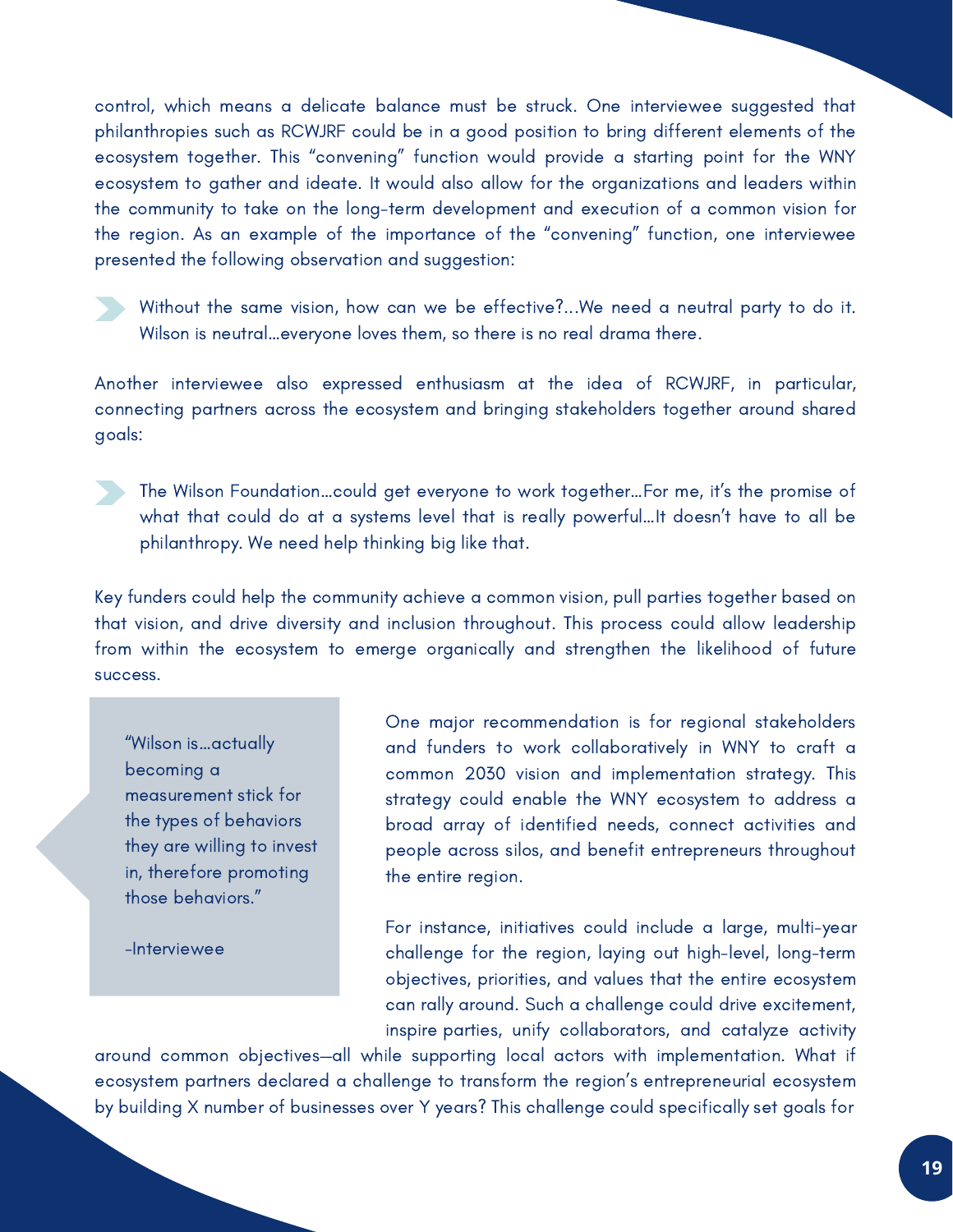diversity, inclusion, connectivity, and engagement measures. It could also provide local actors with valuable leverage to engage corporations, universities, governments, and other funders to match; set visionary targets on diversity and inclusion; drive change across economic development, educational systems, and policymaking; accelerate capital formation to address market gaps; and encourage players across silos to work together. An interviewee alluded to the need for a common, unifying vision for the ecosystem: "There is no unifying force to bring these pieces together. We need an incentive for people to work together."

Establish an ecosystem-level, agenda-catalyzing intermediary organization that supports other organizations in the ecosystem, and does not compete through its own direct assistance programs. There is general desire, and need, for a single entity to unify and guide the ecosystem by bridging silos, aligning parties, catalyzing collaboration, developing a cohesive strategy, making grants, driving execution, ensuring attention to diversity and inclusion, and tracking outcomes. One interviewee described the need for "an organization or a person with heft and financial backing that wants to do something and can herd all the cats." Another interviewee had a similar suggestion:



Ideally, this organization would not be an operating entity that runs programs, in order to avoid conflict and competition with other organizations. Instead, this entity should "rise above the fray" to command respect, collaboration, and support—similar to the role of the New Economy Initiative in Detroit. This entity could, for example, create a major annual conference for the entire WNY ecosystem to co-design and co-execute a regional agenda together. In addition, this entity could unify and lead the region's response to the potential passage of the Endless Frontier Act by the U.S. Congress, a multi-billion dollar effort sponsored by New York's Senator Schumer to support regional technology hubs, among other priorities.

**Draw in other funders.** There is consensus demand for existing funders to leverage their credibility and clout to attract new players to the WNY ecosystem so that the region can diversify beyond the current dominant funders. Prospective funders to "pull off the sidelines" are many and could include: philanthropies from New York City (e.g., the Ford Foundation was suggested by more than one interviewee), large corporations, city and county governments, and other state agencies beyond Empire State Development and NYSERDA. This work can also include efforts to educate other funders regarding the entrepreneurship challenges faced by underserved communities in the region and the importance of breaking down these barriers.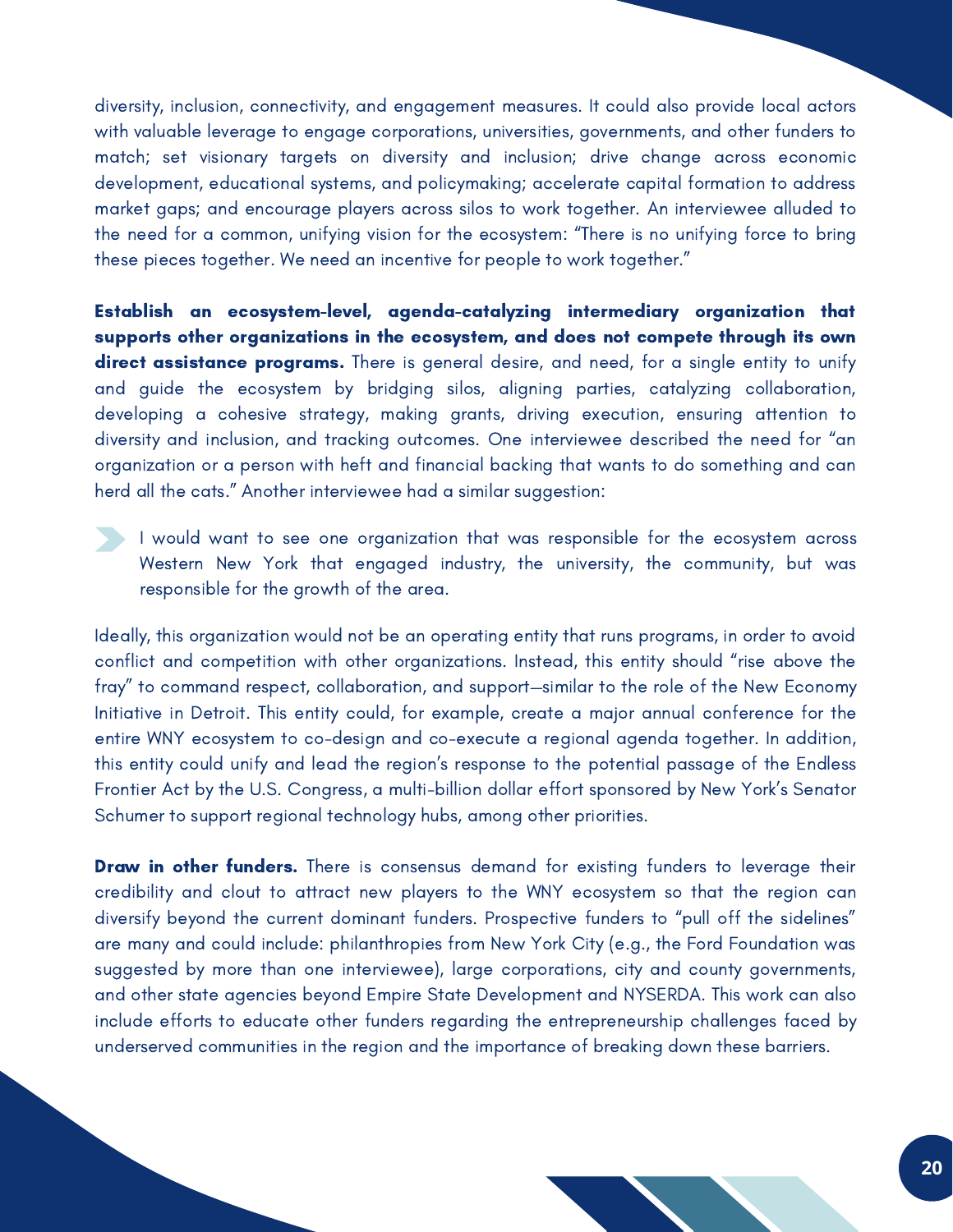One interviewee called attention to the value of this effort:

Wilson Foundation has an opportunity to bring more funders to the table, like the Ford Foundation. That's the help they need…If they do not help us get more funders to the table, our chance is gone.

Some interviewees noted that if the region were to achieve greater entrepreneurial success, that success would potentially lead to more philanthropic funding for the ecosystem. An interviewee recommended: "They should be trying to create more Wilson Foundations so that we have ten foundations. The only way to get there is entrepreneurship."

Engaging new funders could address the top-heavy dynamic in the ecosystem by decreasing dependency and increasing ways for more organizations to raise funds. Many interviewees expressed belief that this shift will not happen on its own; it will require current funders to work actively to attract new funders to the sector.

There is also a general consensus that stakeholders should engage Empire State Development to evolve its funding model to bring regions together in collaborative programming, rather than competing against each other. One interviewee suggested:

ESD is Empire State Development Corporation—they have the ability to push people together, collaborate. I'd like to see more programs like that…Instead of pitting them against each other, let's push them together and give them money for collaborating.

Additionally, creating an aligned 2030 vision and implementation strategy shared by all stakeholders (as described above) could provide additional leverage in fundraising efforts.

Offer more small, innovative grants. Such small grants may not seem significant individually, but they can have a powerful aggregate impact in building an entrepreneurial ecosystem. Grants as small as \$5,000 to \$50,000, with risks distributed across a portfolio, can help address the top-heavy nature of the ecosystem by diversifying the breadth and number of organizations funded and ensuring that smaller, more innovative projects and organizations can experiment and fill gaps they identify. By its nature, entrepreneurship is a micro-scale activity, and nimble programming that can "move at the speed of entrepreneurship" is vital. This approach could also support historically underserved entrepreneurs by driving "top-of-thefunnel" entrepreneurial programming that increases diversity and inclusion.

Some areas to target could include: planning casual meetups and informal activities to bridge silos; serving underserved communities or filling market gaps; teaching basic business skills;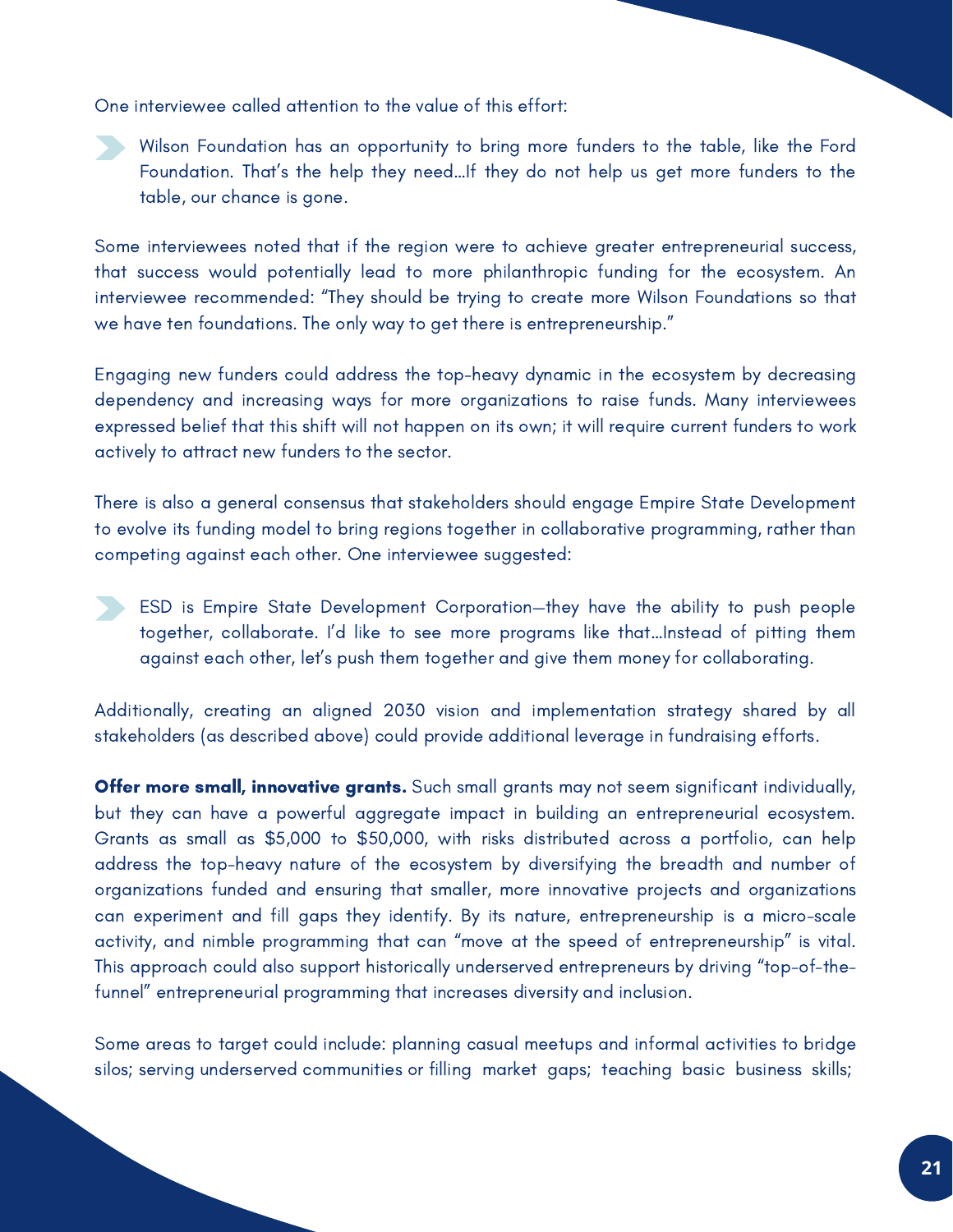providing STEM and coding skills for those who lack access; helping new capital funds and investor networks get launched; creating newsletters or supporting media to elevate entrepreneurial stories; offering incentives for schools, universities, and community colleges to innovate curricula; engaging large corporations with startups; and engaging civic leaders and policymakers to address gaps in workforce, economic development, procurement, and other policies. The intermediary agenda-setting organization described above could potentially serve as the manager for a portfolio of small innovation grants. One model for this type of work is SchoolSmart KC, an independent nonprofit created by the Kauffman Foundation to catalyze innovation in K-12 educational systems in Kansas City.

**Expand the geographical boundary.** Much of the current funding focus on Buffalo and Rochester appears to be self-limiting. It exacerbates geographical silos and excludes major players that are within 1.5 hours driving distance and are natural partners, including Corning, Cornell University, Syracuse University, and others. Synergies with these organizations are already happening to some extent, but there is a sense that boundaries are making that work harder. Many interviewees felt that slightly expanded geography would yield greater returnon-investment compared to current systems. One said:

I think [funders are] missing opportunities by focusing on just Buffalo and Rochester. [They] could be accelerating that and Buffalo/Niagara would benefit tremendously. There are things they could do to encourage the boundary crossing.

Several interviewees pointed to the need for a regional approach that brings the broader community together. An interviewee said: "There is better access to talent and capital if you spread out because the talent and capital is spread out. You will attract more capital overall." One path would be to define a new geographical boundary based on the State of New York that lies along Interstate Highway 81 and west of that highway, which would augment Buffalo and Rochester with the newly encompassed areas of Syracuse, Ithaca, and Binghamton. The Kauffman Foundation made a similar shift in 2020 to support interrelated ecosystem effects in a larger geographic area.

"I'm a big believer in taking a more regional approach because there are incredible pockets of talent, but no one city is big enough to completely stand on its own.… Realistically, most of these cities really need each other."

-Interviewee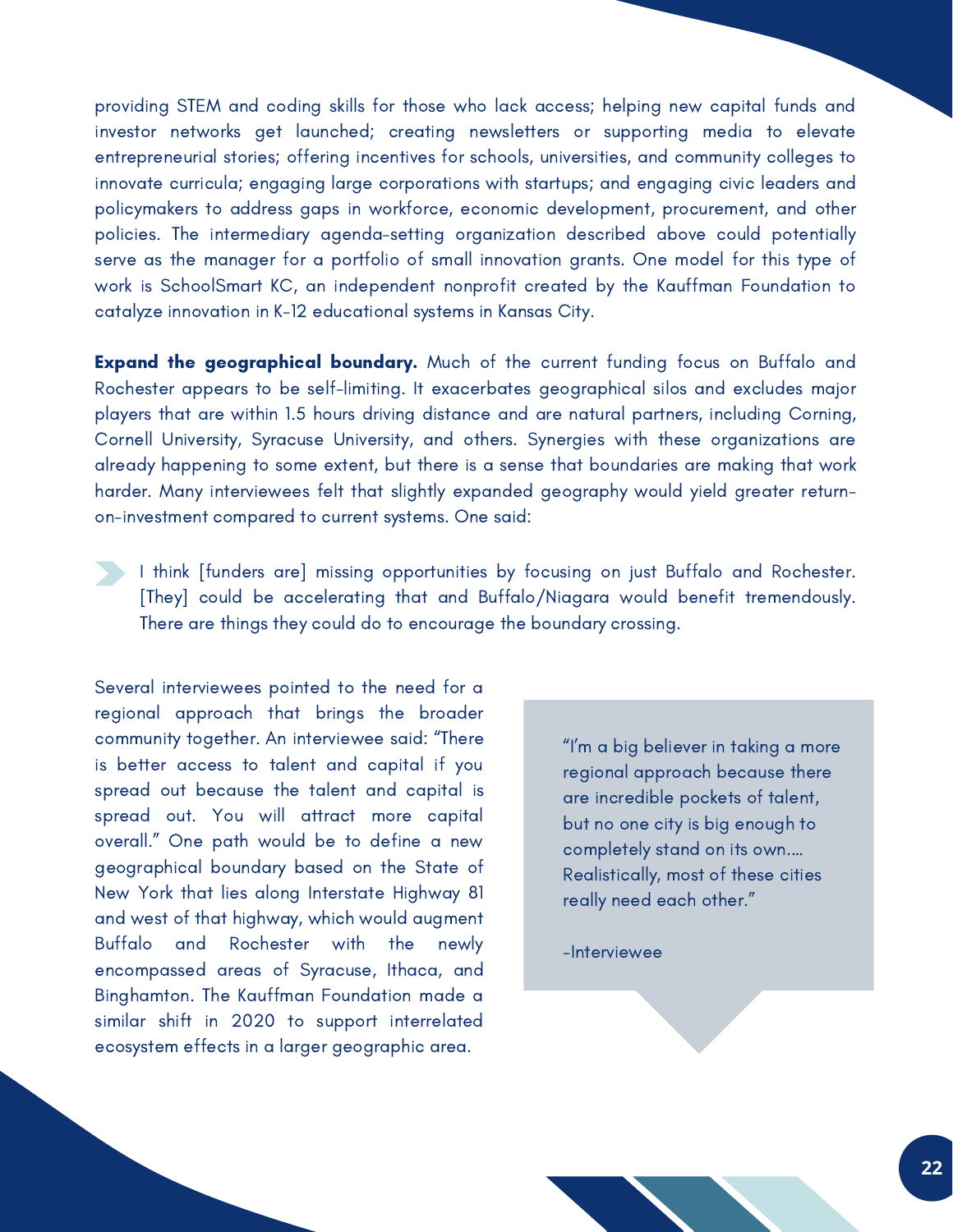"Whatever you do on one side, you do on the other. Let's start with that, as a simple thing to do."

-Interviewee

It expanded its local entrepreneurship grantmaking from a focus on Kansas City to a broader effort that comprised the four-state region of Missouri, Kansas, Nebraska, and Iowa.

Funding should be more evenly distributed geographically to organizations throughout the region. Interviewees in Rochester expressed concern that their organizations consistently receive less support from both the state and private funders: "All roads lead to Buffalo." Interviewees noted that this imbalance makes it even more difficult for the two cities to work together—and

that the availability of more funding for everyone would ease collaboration. One interviewee explained:

If there were more money, we could collaborate more easily…. We struggle for resources —human and financial—across the board, and it makes everyone hang on to what they have because that's the problem.

Leverage media more effectively. Elevating the importance of media in the WNY ecosystem would help shift culture, counteract brain drain, recruit new talent to the region, attract investors, and inspire entrepreneurs by lifting up role models. Moreover, elevating stories about entrepreneurs in underserved communities could inspire people and expand the local narrative on who entrepreneurs can be. Dave Salvant of Squire has noted this power of representation: "We understand the magnitude of our success and how it reverberates in communities…The more successful we are, the more opportunities for others to follow in our footsteps." 9

Interviewees emphasized the importance of making people who live in the area, and those who live outside it, aware of the entrepreneurial activity in the region to encourage participation. Better branding, an interviewee pointed out "can attract people and capital." The final report for the "Rainforest Canvas Project" made a similar recommendation seven years ago:

Provide a constant and consistent flow of stories of the successes, pivots, and leveraged lessons from entrepreneurs and companies at all stages of the startup and fast growth life cycle in the upstate New York area. This would be delivered through the widest possible array of traditional and new media platforms. 10

 $\,{}^{\rm o}$  Dan Miner, "The Magnitude of Squire's Success," BuffaloInno, April 9, 2021. <sup>10</sup> Launch NY, "Rainforest Canvas Project: Final Report," p. 30.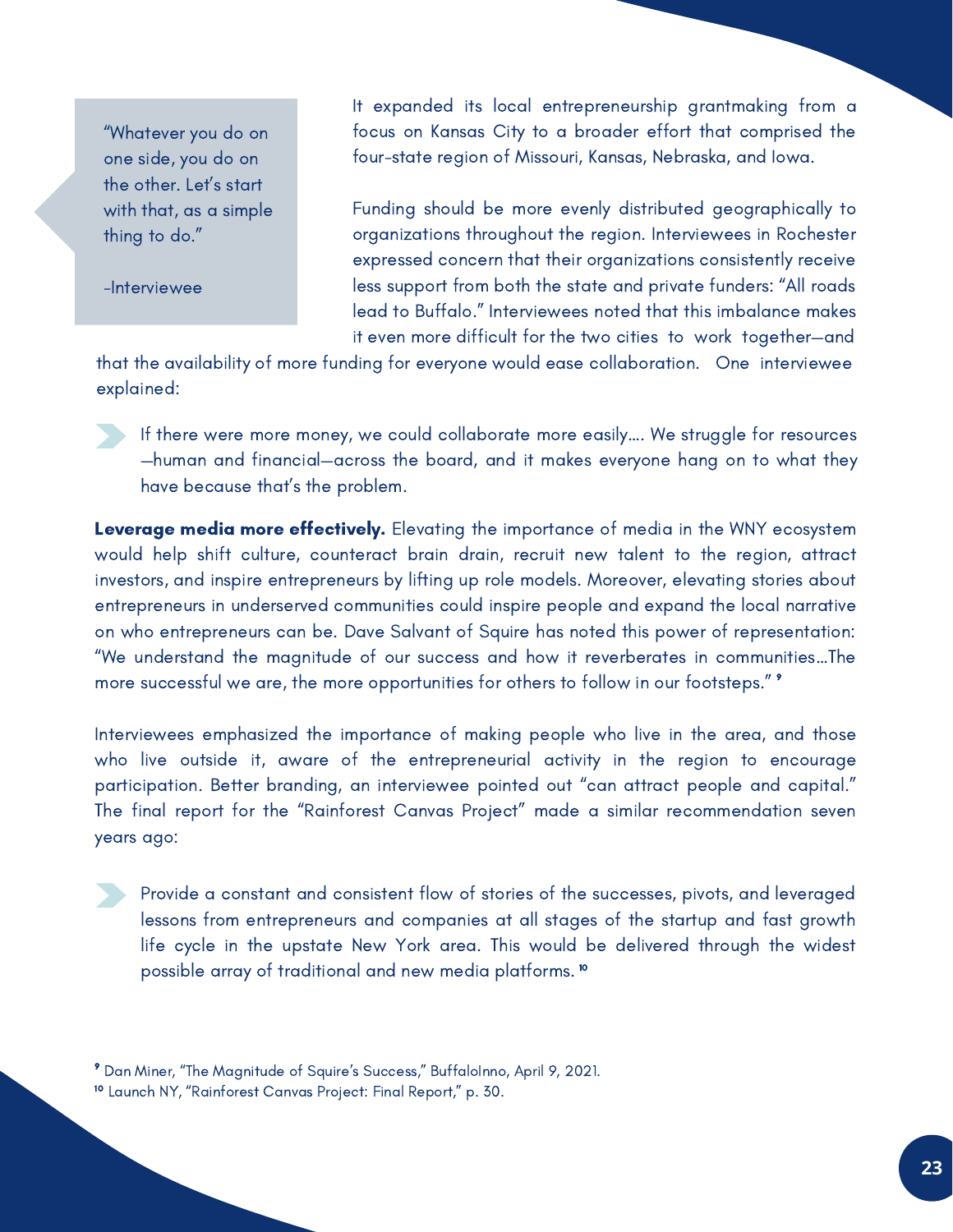RCWJRF, interviewees explained, has an especially important role to play in this effort to convene a broad group of stakeholders in a way that empowers local ecosystem leaders, given that the Foundation has a high level of credibility and is seen as a neutral party. One interviewee said:

It's not just money—it's also the ability to pull others in…. Ralph Wilson has a seat at the table. They need to tell the story to the Foundation's network and others who could bring attention to this…It's different when someone on the outside at a high level is talking to them rather than someone on the inside.

**Expand capital access.** Philanthropy can catalyze capital formation to fill gaps in the marketplace. Such efforts could, among various options, build capacity and catalyze innovation by overcoming early friction in fund formation. Some ideas include:

"People who come to the region are constantly pleasantly surprised when they get here. The quality of life in this area is quite good. We just need eyes on us in a positive way. $\rlap{.}''$ 

-Interviewee

seeding operating grants for emerging fund managers (especially diverse managers) who are launching and building new funds; training and building capacity for fund managers (e.g., scholarships to the Kauffman Fellows network for venture capital professional development); providing seed or anchor investments in new funds targeting market gaps (either as missionrelated or program-related investing); supporting alternative funding models beyond venture capital that better serve businesses in underserved communities (such as revenue-based investing, profit-sharing, crowdsourcing, evergreen, proof-of-concept funds, and fintech); and better integrating the high-tech, high-growth startup capital ecosystem with CDFIs operating in the region.

In addition, the new federal State Small Business Credit Initiative (SSBCI) is providing an estimated more than \$500 million to expand capital access for New York's small businesses, which could potentially be leveraged by philanthropy. The Kauffman Capital Access Lab is one example of a collaborative funding model where philanthropy can catalyze private sector capital. Given the highly technical nature of capital formation, this effort would require a dedicated strategic focus. We can expand on this topic further if there is interest in pursuing it.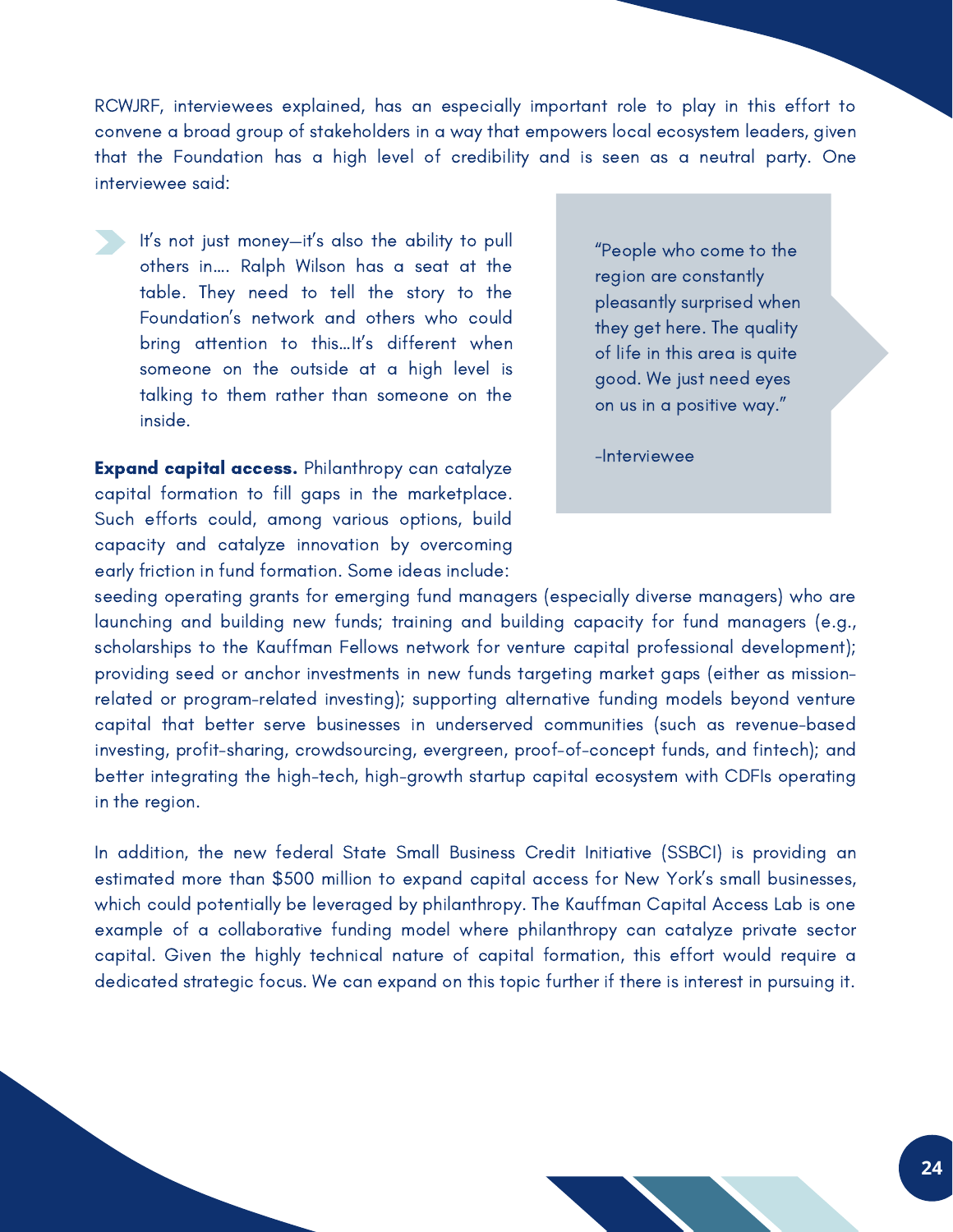

There was a great deal of consensus around these recommendations in my interviews. The success of these approaches, however, will depend upon the details of implementation—the specific vision we articulate, the implementation strategy we put in place, the evaluation metrics we establish, the community leaders we engage, and the grantmaking decisions we make. None of these implementation details will be easy.

To get a sense of interviewees' dreams and priorities, I asked each interviewee what he or she would want to see if they "could wave a magic wand for the WNY ecosystem." Their answers were telling. There were many responses that focused on capital availability and access. At least half of the responses, though, centered on the strength and cohesiveness of the community they would like to see created. I've copied each of these responses below, starting with those focused on community, and then those related to capital and other needs:



"That this generation builds a sustainable ecosystem. That we become an example in the country of how to leverage high-growth entrepreneurism as a means to reduce poverty, create economic equity for more people, and create a better quality of life for all people in our region. If we can achieve that, I don't know that there is any better legacy for a generation."

- "More collectivity. I would like to see organizations talk to one another more."
- "I would want a master plan—your rainforest concept completely mapped out and funded for the whole region."
- "I would want to see one organization that was responsible for the ecosystem across western New York that engaged industry, the university, the community, but was responsible for the growth of the area."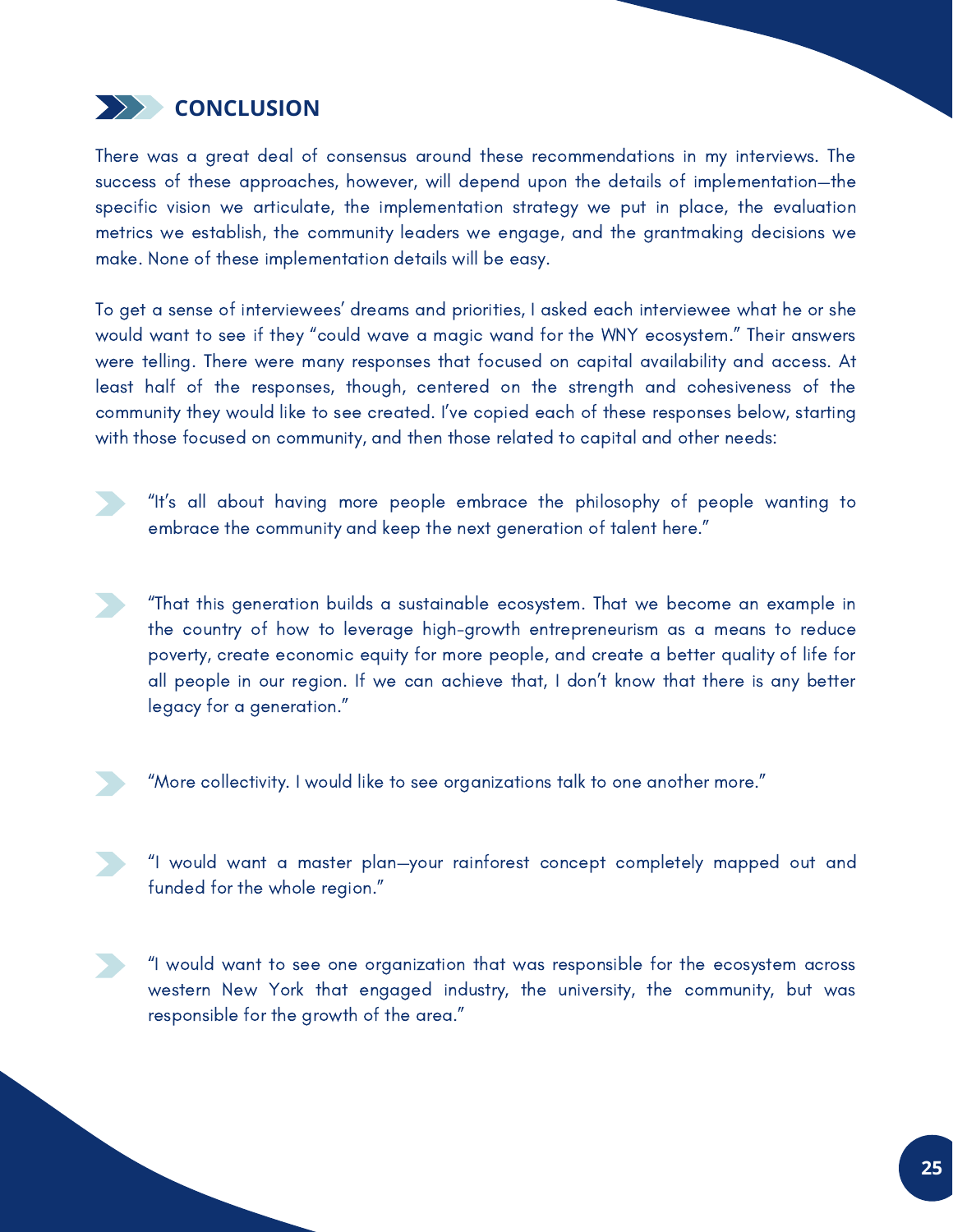"I'd want to see the way in which we convene include more diversity."

"Just an acceleration of what we're trying to do…. All these things we hear about just need acceleration. We have a lot of the right ideas. It would have been unbelievable to walk into all this in the 90s. We're onto the right things, how can we accelerate? The acceleration would give new businesses a shot at winning…. How much of it is not going fast because of funding or talent? 9 out of 10 times, we're not going fast enough because we don't have enough resources."

"I would want to see more numbers of events, activities, people, and capital. There are too few for the population, too siloed. 99 percent of the community doesn't hear about things that happen."

- "Increased venture opportunity and support from the local community. Success with people taking a chance, taking a risk. Getting them comfortable to running with a startup. Underlying layer: talent. Getting everyone into the tower, making everyone feel like they belong here."
	- "I would say more programs that are early-stage, exposing children to technology…. More programming and exposure for young children. And larger check sizes for organizations like Launch NY so that they can take people even further."
- "I think we understand now that there is a capital element, but more importantly is the mentorship and technical assistance element. I want any entrepreneur who needs help to get assisted."
- "I would want to see an endowment so we don't have to chase funding for things that are working well when the funding runs out. Grants have reporting requirements. It's exhausting. If there were a way to smooth that out, that would be my magic wand."
- "A name fund in Western New York. It would put us on the map. Or Bessemer opening an office in Buffalo. Or a significant partner from Sequoia who splinters off and raises an independent fund in Buffalo."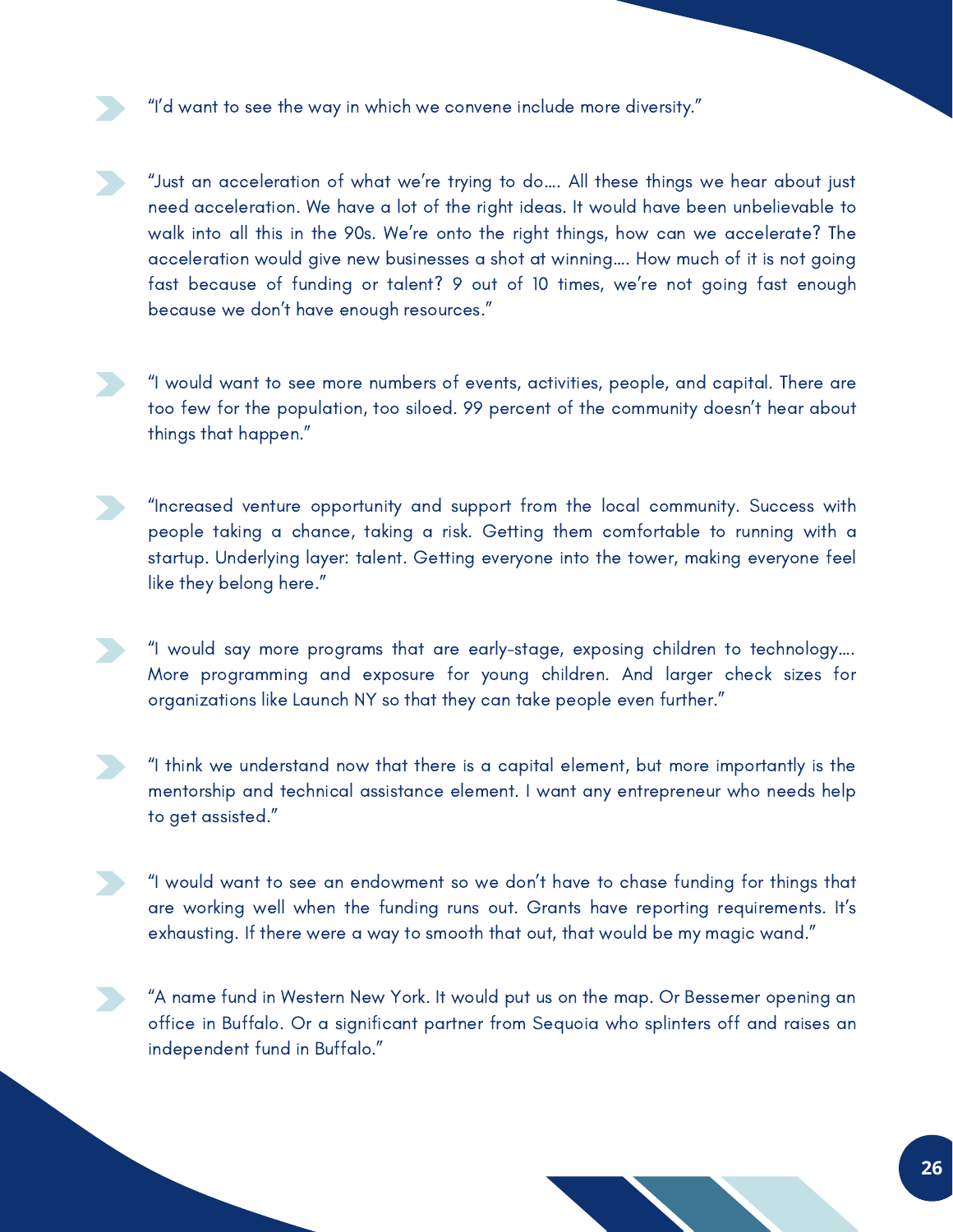"More micro-capital deployed to smaller tech projects. It seems like with tech, you work on it for free for a long time. There's a lot of capital needed for a lot of these tech startups."

"I think having some kind of fund that helps after the angel investment and before the larger round. With people who have expertise (not local yokels) who bring expertise to the table from Silicon Valley, New York, or Boston. They could do a couple deals, then entrepreneurs see that deals are getting done. It would encourage more folks to go into the entrepreneurial space."

"It would really be around some pool of capital that's available for folks, small pools of capital that are available to organizations that can put it to work, get more shots on goal. More dilutive and nondilutive capital for early-stage development."

"We're going in the right direction. We have a long ways to go, but it feels exciting. You can almost taste it!"

-Interviewee

While we will not have a magic wand to create instant change in the ecosystem, I was encouraged by the openness, thoughtfulness, and vision of the people I spoke to over the last few months. As I conducted these interviews, I was struck by how receptive and enthusiastic the interviewees were about the work they were doing, their own visions for the community's future, their confidence that the community still had many potential entrepreneurs with great ideas, and the powerful role they saw for funders to play in creating change. Not only were they invested in building a more robust ecosystem and

contributing to its growth, but they sought greater collaboration and a stronger community. Many spoke of the momentum and opportunity at this particular moment in WNY. They recognized the current excitement around entrepreneurship in the area and the possibilities ahead.

I look forward to continuing to collaborate with RCWJF, these community members, and others to seize this opportunity as this important work evolves.

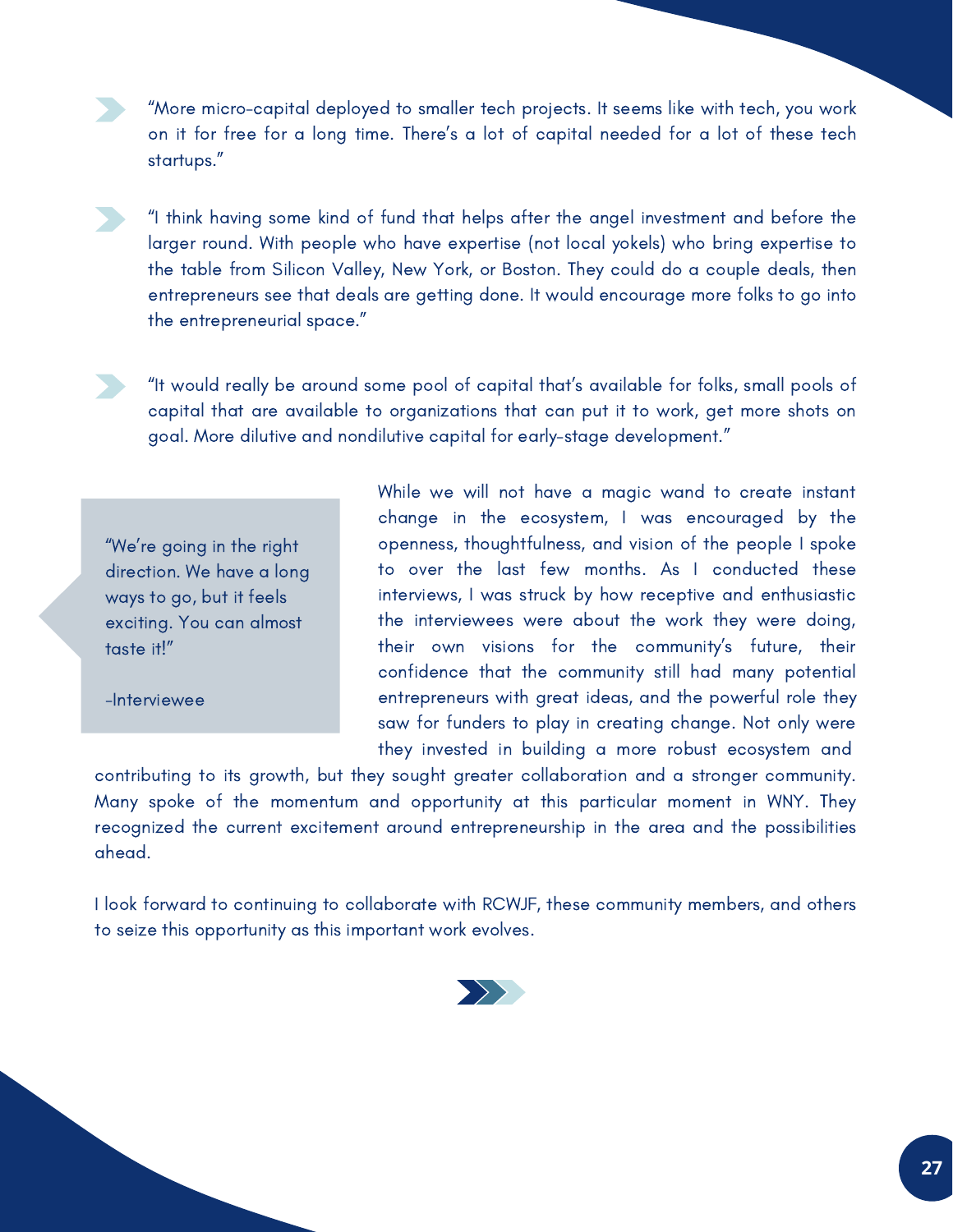

"43North Program Description."

Endeavor Insight. "Assessment of Entrepreneurship in Western New York." August 2017.

Endeavor Western New York. "Regional Network."

Endeavor. "Western NY Stats."

"Endeavor Program Description."

"Entrepreneurship Vision Council (EVC2040)." January 19, 2021.

"Equity Capital Pipeline."

Excell Partners. "Capital Ecosystem."

Gavigan, John T. "Viewpoints: ACV Proves Buffalo Has the Talent, Resources to Flourish." The Buffalo News. March 27, 2021.

Launch NY. "Final Report to the Ralph C. Wilson, Jr. Foundation."

Launch NY. "Founders Go Big Description."

Launch NY. "Fund Statistics."

Launch NY. "Interim Report." February 9, 2021.

Launch NY. "Mentorship, Investment Processes, and Financing Programs."

Launch NY. "Rainforest Canvas Project: Final Report." November 11, 2016.

Launch NY. "Reach Financial Opportunity Network: Proposal Overview." June 2016.

Launch NY. "The Entrepreneurial Ecosystem in the Launch NY Region by Type of Resource for High-Growth Startups."

Launch NY. "The Path to Impact Through High-Growth Startups."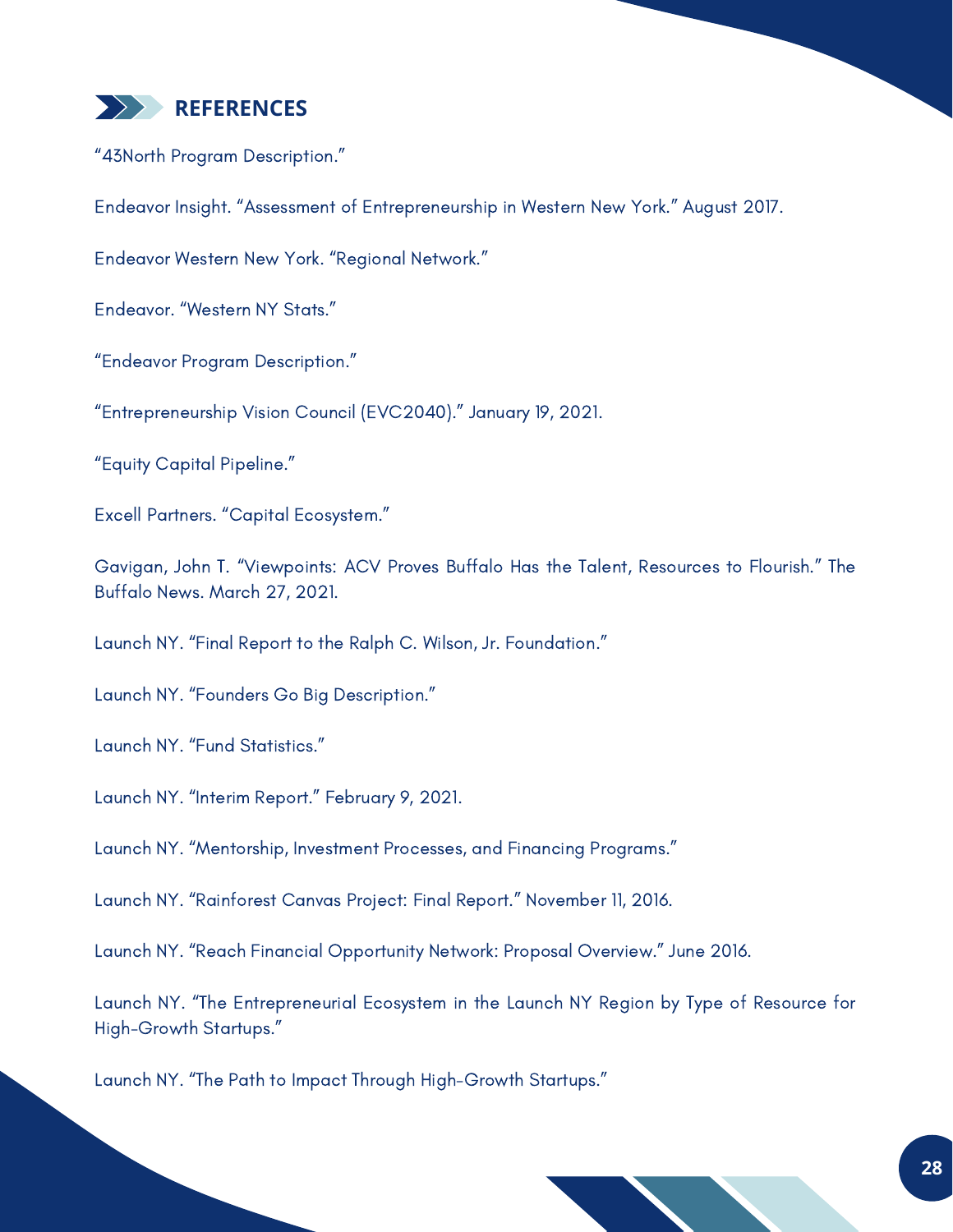"Launch NY Program Description."

Miner, Dan. "The Magnitude of Squire's Success." BuffaloInno. April 9, 2021.

Senall, Jim. "NextCorps Overview."

Startup Genome and Global Entrepreneurship Network. "The Global Startup Ecosystem Report GSER 2020."

Techstars. "Assessment & Roadmap Report: Buffalo, New York." January, 2019.

Upstate Venture Connect and Madden School of Business. "2018-2019 Upstate Venture CEO Survey."